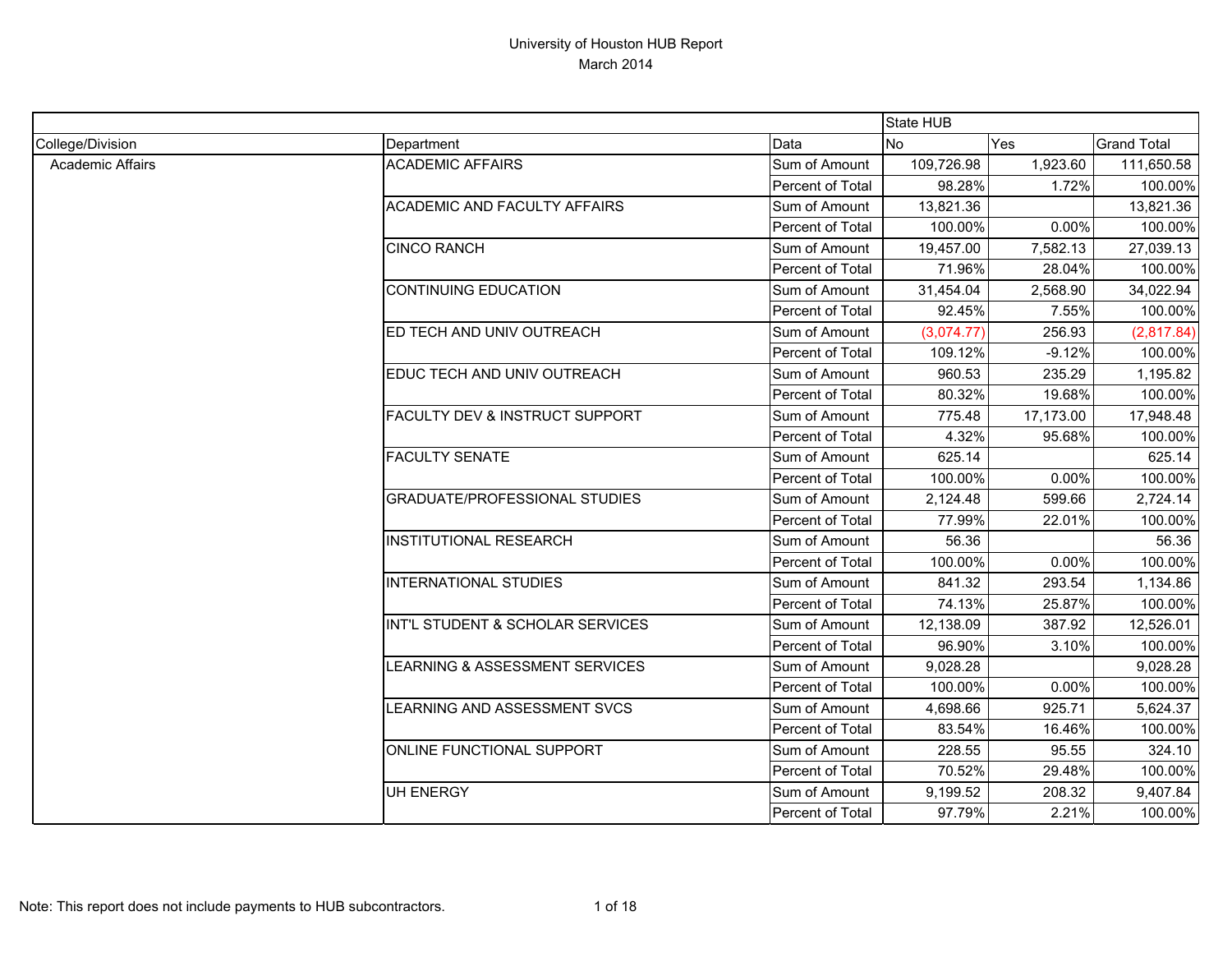|                                   |                                       |                  | State HUB  |           |                    |
|-----------------------------------|---------------------------------------|------------------|------------|-----------|--------------------|
| College/Division                  | Department                            | Data             | <b>No</b>  | Yes       | <b>Grand Total</b> |
| Academic Affairs                  | UH OFF-CAMPUS SUPPORT                 | Sum of Amount    | 21,647.51  | 901.45    | 22,548.96          |
|                                   |                                       | Percent of Total | 96.00%     | 4.00%     | 100.00%            |
|                                   | UH SUGAR LAND                         | Sum of Amount    | 69,376.72  | 60,989.57 | 130,366.29         |
|                                   |                                       | Percent of Total | 53.22%     | 46.78%    | 100.00%            |
|                                   | UNDERGRADUATE SCHOLARS                | Sum of Amount    | 1,175.62   |           | 1,175.62           |
|                                   |                                       | Percent of Total | 100.00%    | 0.00%     | 100.00%            |
|                                   | UNDERGRADUATE STUDIES                 | Sum of Amount    | 235.58     |           | 235.58             |
|                                   |                                       | Percent of Total | 100.00%    | 0.00%     | 100.00%            |
|                                   | <b>WRITING CENTER</b>                 | Sum of Amount    | 1,002.13   | 260.00    | 1,262.13           |
|                                   |                                       | Percent of Total | 79.40%     | 20.60%    | 100.00%            |
| Academic Affairs Sum of Amount    |                                       |                  | 305,498.58 | 94,401.57 | 399,900.15         |
| Academic Affairs Percent of Total |                                       |                  | 76.39%     | 23.61%    | 100.00%            |
| <b>Administration and Finance</b> | <b>ADMINISTRATION &amp; FINANCE</b>   | Sum of Amount    | 6,126.39   | 553.25    | 6,679.64           |
|                                   |                                       | Percent of Total | 91.72%     | 8.28%     | 100.00%            |
|                                   | <b>AUXILIARY SERVICES OPERATIONS</b>  | Sum of Amount    | 734,228.13 | 749.50    | 734,977.63         |
|                                   |                                       | Percent of Total | 99.90%     | 0.10%     | 100.00%            |
|                                   | <b>BUDGET</b>                         | Sum of Amount    | 1,440.46   |           | 1,440.46           |
|                                   |                                       | Percent of Total | 100.00%    | 0.00%     | 100.00%            |
|                                   | <b>BUSINESS SERVICES</b>              | Sum of Amount    | 407.43     |           | 407.43             |
|                                   |                                       | Percent of Total | 100.00%    | 0.00%     | 100.00%            |
|                                   | CENTRAL FACILITY SERVICES             | Sum of Amount    | 11,056.64  | 233.26    | 11,289.90          |
|                                   |                                       | Percent of Total | 97.93%     | 2.07%     | 100.00%            |
|                                   | <b>CULLEN PERFORMANCE HALL</b>        | Sum of Amount    | 182.69     |           | 182.69             |
|                                   |                                       | Percent of Total | 100.00%    | 0.00%     | 100.00%            |
|                                   | DEPT OF PUBLIC SAFETY ADMINIST        | Sum of Amount    | 1,587.05   |           | 1,587.05           |
|                                   |                                       | Percent of Total | 100.00%    | 0.00%     | 100.00%            |
|                                   | <b>EMERGENCY MANAGEMENT</b>           | Sum of Amount    | 219.98     |           | 219.98             |
|                                   |                                       | Percent of Total | 100.00%    | 0.00%     | 100.00%            |
|                                   | <b>ENTERPRISE SYSTEMS</b>             | Sum of Amount    | 289,237.66 | 1,564.84  | 290,802.50         |
|                                   |                                       | Percent of Total | 99.46%     | 0.54%     | 100.00%            |
|                                   | <b>ENVIRONMENTAL HEALTH RISK MGMT</b> | Sum of Amount    | 23,707.92  | 200.00    | 23,907.92          |
|                                   |                                       | Percent of Total | 99.16%     | 0.84%     | 100.00%            |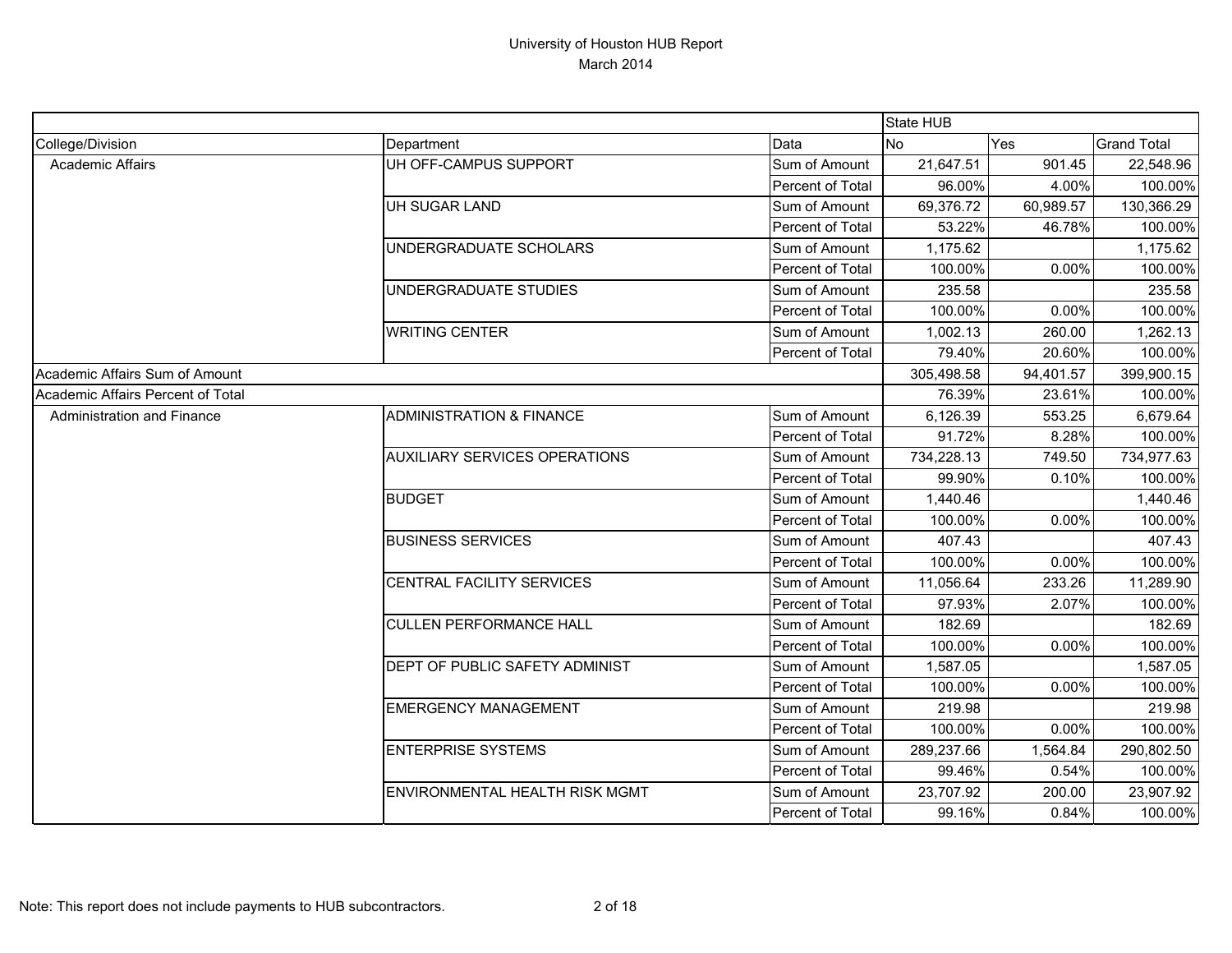|                            |                                               |                  | State HUB     |            |                    |
|----------------------------|-----------------------------------------------|------------------|---------------|------------|--------------------|
| College/Division           | Department                                    | Data             | <b>No</b>     | Yes        | <b>Grand Total</b> |
| Administration and Finance | <b>FACILITIES MANAGEMENT</b>                  | Sum of Amount    | 36,497.68     | 127,518.14 | 164,015.82         |
|                            |                                               | Percent of Total | 22.25%        | 77.75%     | 100.00%            |
|                            | <b>FACILITIES OPERATION &amp; MAINT</b>       | Sum of Amount    | 33,228.76     | 2,527.23   | 35,755.99          |
|                            |                                               | Percent of Total | 92.93%        | 7.07%      | 100.00%            |
|                            | <b>FACILITIES PLANNING &amp; CONSTRUCTION</b> | Sum of Amount    | 15,687,655.67 | 151,248.51 | 15,838,904.18      |
|                            |                                               | Percent of Total | 99.05%        | 0.95%      | 100.00%            |
|                            | FINANCE-A&F                                   | Sum of Amount    | 12,913.58     | 151.44     | 13,065.02          |
|                            |                                               | Percent of Total | 98.84%        | 1.16%      | 100.00%            |
|                            | HIGH PERFORMANCE COMPUTING & NETWORKS         | Sum of Amount    | 29.49         |            | 29.49              |
|                            |                                               | Percent of Total | 100.00%       | 0.00%      | 100.00%            |
|                            | <b>HUMAN RESOURCES</b>                        | Sum of Amount    | 3,457.11      | 980.45     | 4,437.56           |
|                            |                                               | Percent of Total | 77.91%        | 22.09%     | 100.00%            |
|                            | <b>INST - BUSINESS SERVICES</b>               | Sum of Amount    | 50,462.98     |            | 50,462.98          |
|                            |                                               | Percent of Total | 100.00%       | 0.00%      | 100.00%            |
|                            | <b>INST - FINANCIAL REPORTING</b>             | Sum of Amount    | 54.75         |            | 54.75              |
|                            |                                               | Percent of Total | 100.00%       | 0.00%      | 100.00%            |
|                            | <b>KUHA RADIO</b>                             | Sum of Amount    | 7,689.74      | 195.73     | 7,885.47           |
|                            |                                               | Percent of Total | 97.52%        | 2.48%      | 100.00%            |
|                            | KUHF RADIO                                    | Sum of Amount    | 72,035.90     | 5,750.98   | 77,786.88          |
|                            |                                               | Percent of Total | 92.61%        | 7.39%      | 100.00%            |
|                            | MINOR AND PLANNED PROJECTS                    | Sum of Amount    | 1,044,200.29  | 488,342.34 | 1,532,542.63       |
|                            |                                               | Percent of Total | 68.14%        | 31.86%     | 100.00%            |
|                            | <b>NORTH ZONE CUSTODIAL</b>                   | Sum of Amount    | 2,851.82      |            | 2,851.82           |
|                            |                                               | Percent of Total | 100.00%       | 0.00%      | 100.00%            |
|                            | ONE CARD PROGRAM                              | Sum of Amount    | 6,751.66      | 1,802.86   | 8,554.52           |
|                            |                                               | Percent of Total | 78.93%        | 21.07%     | 100.00%            |
|                            | PARKING & TRANSPORTATION OPERATIONS           | Sum of Amount    | 2,937.37      | 1,960.18   | 4,897.55           |
|                            |                                               | Percent of Total | 59.98%        | 40.02%     | 100.00%            |
|                            | <b>PHY PLANT-AUTOMOTIVE</b>                   | Sum of Amount    | 70,478.83     | 5,374.91   | 75,853.74          |
|                            |                                               | Percent of Total | 92.91%        | 7.09%      | 100.00%            |
|                            | PHY PLANT-GROUNDS MAINT                       | Sum of Amount    | 5,634.73      | 5,561.41   | 11,196.14          |
|                            |                                               | Percent of Total | 50.33%        | 49.67%     | 100.00%            |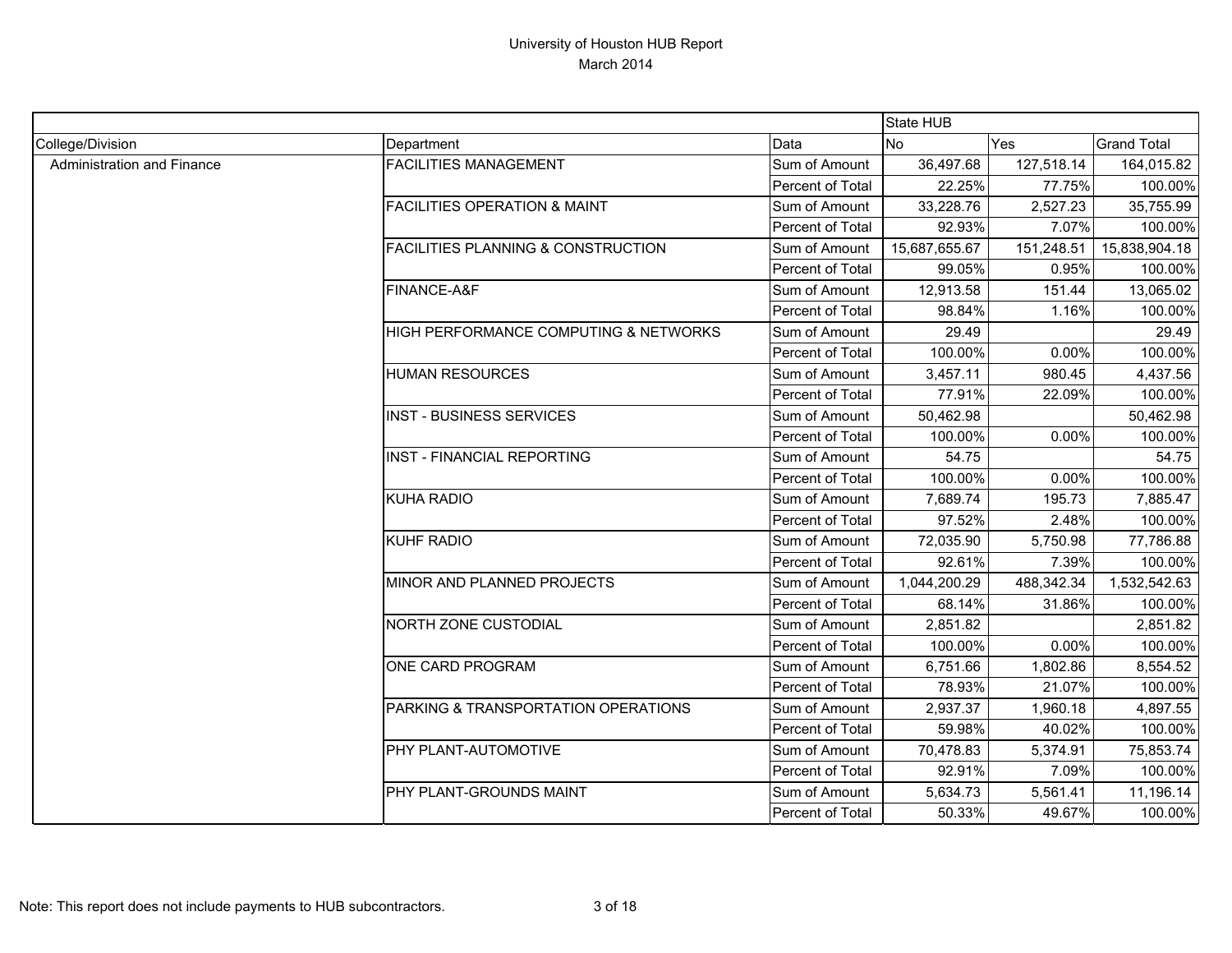|                            |                                          |                  | State HUB  |            |                    |
|----------------------------|------------------------------------------|------------------|------------|------------|--------------------|
| College/Division           | Department                               | Data             | <b>No</b>  | Yes        | <b>Grand Total</b> |
| Administration and Finance | PHYSICAL PLANT                           | Sum of Amount    | 161,123.71 | 190,652.83 | 351,776.54         |
|                            |                                          | Percent of Total | 45.80%     | 54.20%     | 100.00%            |
|                            | <b>POLICE</b>                            | Sum of Amount    | 87,895.01  | 16,265.10  | 104,160.11         |
|                            |                                          | Percent of Total | 84.38%     | 15.62%     | 100.00%            |
|                            | POSTAL SERVICES OPERATIONS               | Sum of Amount    | 5,677.16   | 100.00     | 5,777.16           |
|                            |                                          | Percent of Total | 98.27%     | 1.73%      | 100.00%            |
|                            | PRINTING OPERATIONS                      | Sum of Amount    | 20,395.06  |            | 20,395.06          |
|                            |                                          | Percent of Total | 100.00%    | 0.00%      | 100.00%            |
|                            | PUBLIC SAFETY SYSTEMS                    | Sum of Amount    | 17,003.95  |            | 17,003.95          |
|                            |                                          | Percent of Total | 100.00%    | 0.00%      | 100.00%            |
|                            | PURCHASED UTILITIES                      | Sum of Amount    | 25,691.19  |            | 25,691.19          |
|                            |                                          | Percent of Total | 100.00%    | 0.00%      | 100.00%            |
|                            | SERVICE LEVEL AGREEMENT                  | Sum of Amount    | 18,318.27  | 303,273.80 | 321,592.07         |
|                            |                                          | Percent of Total | 5.70%      | 94.30%     | 100.00%            |
|                            | <b>SKILLED TRADES</b>                    | Sum of Amount    | 19,536.38  | 51,356.60  | 70,892.98          |
|                            |                                          | Percent of Total | 27.56%     | 72.44%     | 100.00%            |
|                            | <b>STUDENT FINANCIAL SERVICES</b>        | Sum of Amount    | 17,178.48  | 660.56     | 17,839.04          |
|                            |                                          | Percent of Total | 96.30%     | 3.70%      | 100.00%            |
|                            | <b>TECHNOLOGY SERVICES &amp; SUPPORT</b> | Sum of Amount    | 98,293.38  | 85,260.12  | 183,553.50         |
|                            |                                          | Percent of Total | 53.55%     | 46.45%     | 100.00%            |
|                            | TV PUBLIC BROADCASTING                   | Sum of Amount    | 76,220.79  | 50,252.39  | 126,473.18         |
|                            |                                          | Percent of Total | 60.27%     | 39.73%     | 100.00%            |
|                            | UH SPORTS AND ENTERTAINMENT SVC          | Sum of Amount    | 699,009.25 |            | 699,009.25         |
|                            |                                          | Percent of Total | 100.00%    | 0.00%      | 100.00%            |
|                            | <b>UIT SECURITY</b>                      | Sum of Amount    | 240,037.50 | 494.94     | 240,532.44         |
|                            |                                          | Percent of Total | 99.79%     | 0.21%      | 100.00%            |
|                            | UNIV INFORMATION TECH PROJECTS           | Sum of Amount    | 43.54      |            | 43.54              |
|                            |                                          | Percent of Total | 100.00%    | 0.00%      | 100.00%            |
|                            | UNIV PROPERTY SERVICES OPERATIONS        | Sum of Amount    | 245,855.19 |            | 245,855.19         |
|                            |                                          | Percent of Total | 100.00%    | 0.00%      | 100.00%            |
|                            | UNIVERSITY INFORMATION TECHNOLOGY        | Sum of Amount    | 9,861.00   | 1,421.43   | 11,282.43          |
|                            |                                          | Percent of Total | 87.40%     | 12.60%     | 100.00%            |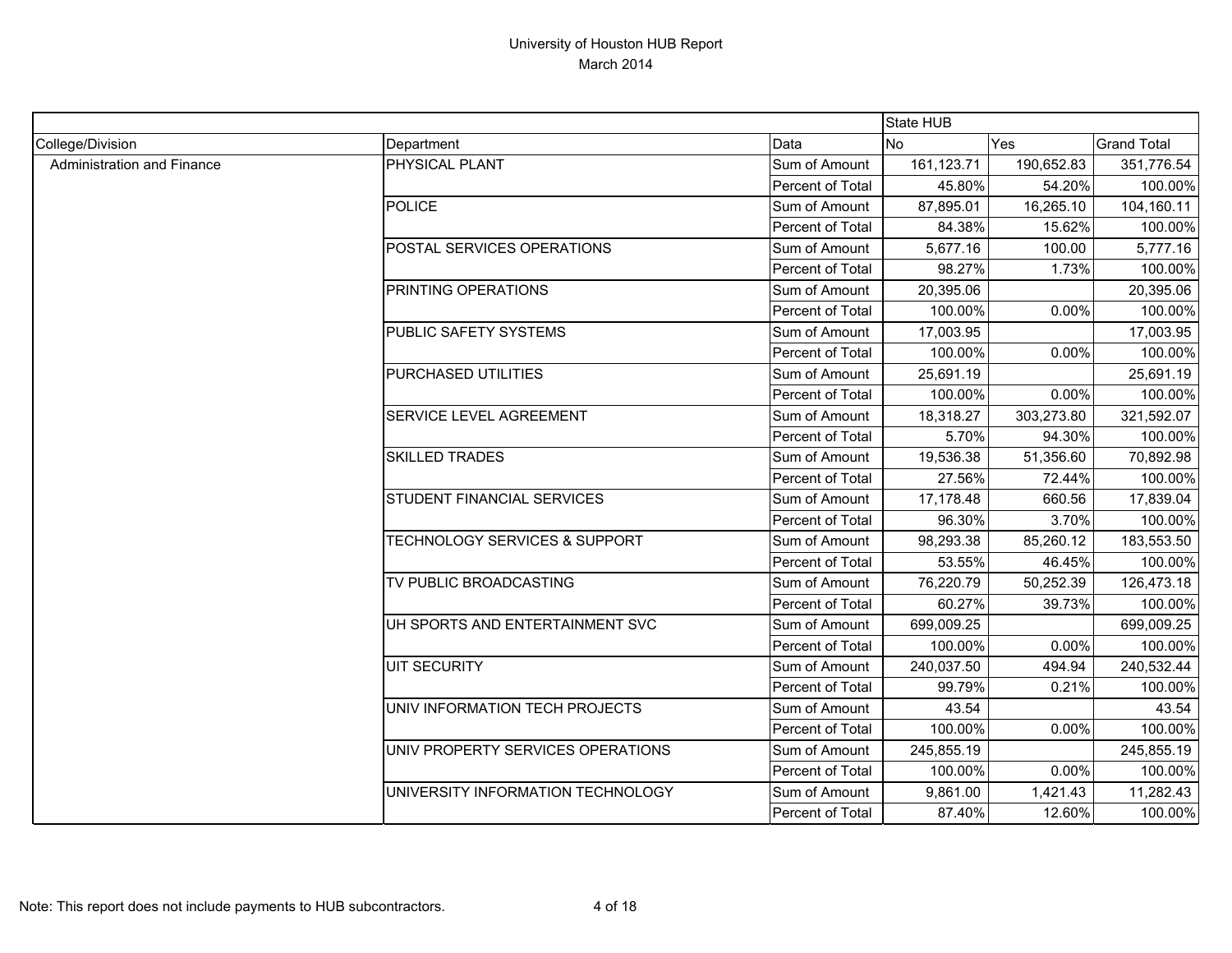|                                             |                                      |                  | State HUB     |              |                    |
|---------------------------------------------|--------------------------------------|------------------|---------------|--------------|--------------------|
| College/Division                            | Department                           | Data             | <b>No</b>     | Yes          | <b>Grand Total</b> |
| Administration and Finance Sum of Amount    |                                      |                  | 19,847,214.57 | 1,494,452.80 | 21,341,667.37      |
| Administration and Finance Percent of Total |                                      |                  | 93.00%        | 7.00%        | 100.00%            |
| Architecture                                | <b>DEAN, ARCHITECTURE</b>            | Sum of Amount    | 124,958.87    | 16,439.65    | 141,398.52         |
|                                             |                                      | Percent of Total | 88.37%        | 11.63%       | 100.00%            |
| Architecture Sum of Amount                  |                                      |                  | 124,958.87    | 16,439.65    | 141,398.52         |
| Architecture Percent of Total               |                                      |                  | 88.37%        | 11.63%       | 100.00%            |
| <b>Business Administration</b>              | ACCOUNTANCY AND TAXATION             | Sum of Amount    | 7,480.06      | 995.98       | 8,476.04           |
|                                             |                                      | Percent of Total | 88.25%        | 11.75%       | 100.00%            |
|                                             | ACCOUNTING CERTIFICATE PROGRAM       | Sum of Amount    | 166.84        |              | 166.84             |
|                                             |                                      | Percent of Total | 100.00%       | 0.00%        | 100.00%            |
|                                             | <b>BAUER CAREER SERVICES CTR</b>     | Sum of Amount    | 2,654.39      | 492.31       | 3,146.70           |
|                                             |                                      | Percent of Total | 84.35%        | 15.65%       | 100.00%            |
|                                             | <b>BAUER COMMUNICATIONS</b>          | Sum of Amount    | 11,183.97     | 4,205.21     | 15,389.18          |
|                                             |                                      | Percent of Total | 72.67%        | 27.33%       | 100.00%            |
|                                             | <b>BAUER DIVISION OF TECHNOLOGY</b>  | Sum of Amount    | 21,097.16     | 4,450.28     | 25,547.44          |
|                                             |                                      | Percent of Total | 82.58%        | 17.42%       | 100.00%            |
|                                             | BAUER EXTERNAL RELATIONS DEPT        | Sum of Amount    | 591.20        | 591.20       | 1,182.40           |
|                                             |                                      | Percent of Total | 50.00%        | 50.00%       | 100.00%            |
|                                             | BAUER GRADUATE PROFESSIONAL PROGRAMS | Sum of Amount    | 3,951.95      | 1,708.13     | 5,660.08           |
|                                             |                                      | Percent of Total | 69.82%        | 30.18%       | 100.00%            |
|                                             | <b>BAUER MARKETING INITIATIVES</b>   | Sum of Amount    | 6,491.06      |              | 6,491.06           |
|                                             |                                      | Percent of Total | 100.00%       | 0.00%        | 100.00%            |
|                                             | DEAN'S OFFICE, BAUER COLLEGE         | Sum of Amount    | 78,666.51     | 27,526.82    | 106,193.33         |
|                                             |                                      | Percent of Total | 74.08%        | 25.92%       | 100.00%            |
|                                             | DECISION AND INFORMATION SCIEN       | Sum of Amount    | 13,559.29     | 865.61       | 14,424.90          |
|                                             |                                      | Percent of Total | 94.00%        | 6.00%        | 100.00%            |
|                                             | EXECUTIVE DEGREE PROGRAMS            | Sum of Amount    | 48,968.10     | 485.78       | 49,453.88          |
|                                             |                                      | Percent of Total | 99.02%        | 0.98%        | 100.00%            |
|                                             | FINANCE-BAUER COLLEGE                | Sum of Amount    | 1,768.33      | 1,242.76     | 3,011.09           |
|                                             |                                      | Percent of Total | 58.73%        | 41.27%       | 100.00%            |
|                                             | <b>INFORMATION SYSTEMS RESEARCH</b>  | Sum of Amount    | 392.99        |              | 392.99             |
|                                             |                                      | Percent of Total | 100.00%       | 0.00%        | 100.00%            |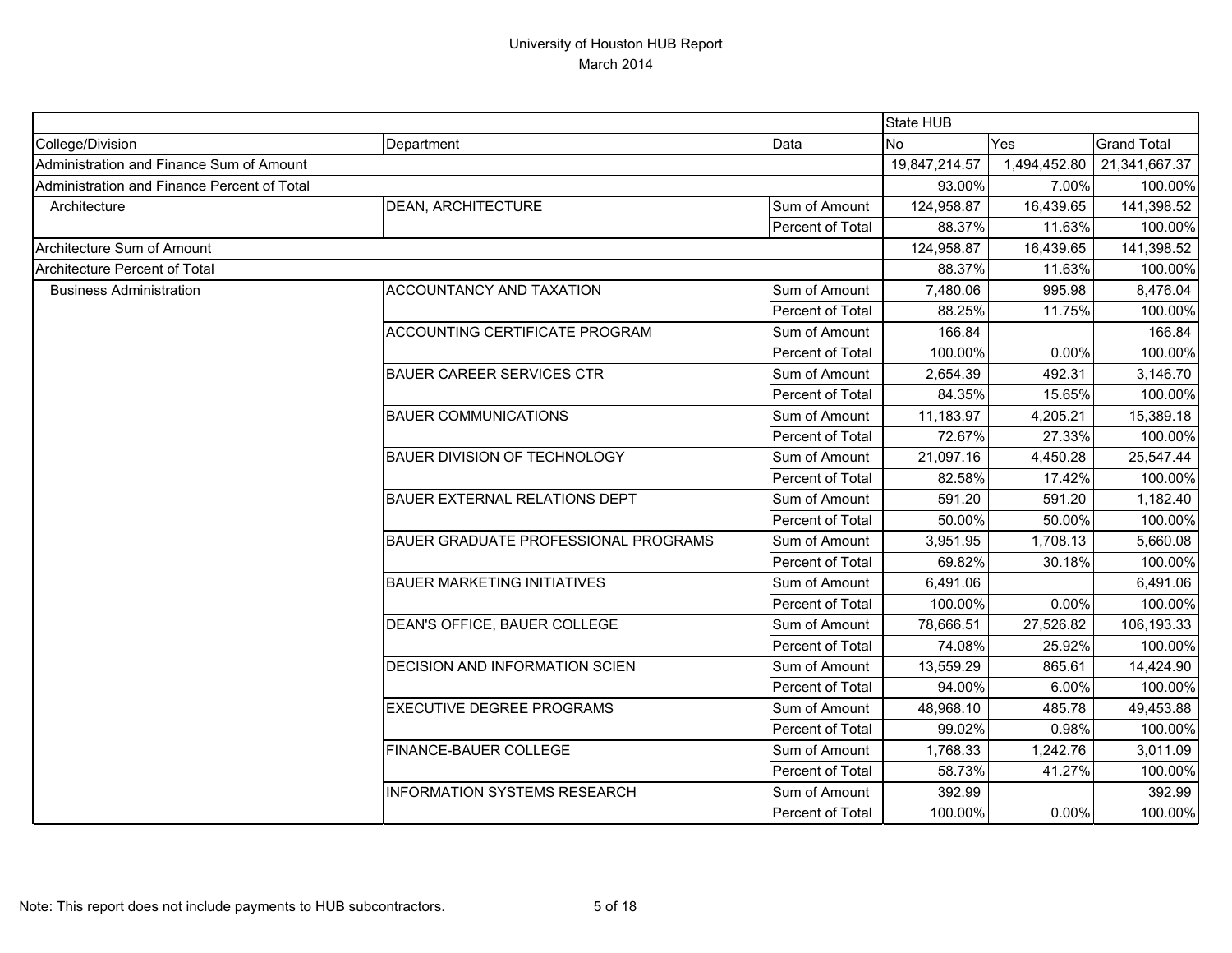|                                                 |                                       |                  | State HUB  |           |                    |
|-------------------------------------------------|---------------------------------------|------------------|------------|-----------|--------------------|
| College/Division                                | Department                            | Data             | <b>No</b>  | Yes       | <b>Grand Total</b> |
| <b>Business Administration</b>                  | MANAGEMENT-BAUER COLLEGE              | Sum of Amount    | 5,818.56   | 616.16    | 6,434.72           |
|                                                 |                                       | Percent of Total | 90.42%     | 9.58%     | 100.00%            |
|                                                 | MARKETING-BAUER COLLEGE               | Sum of Amount    | 3,835.69   | 628.51    | 4,464.20           |
|                                                 |                                       | Percent of Total | 85.92%     | 14.08%    | 100.00%            |
|                                                 | SALES EXCELLENCE INSTITUTE            | Sum of Amount    | 31,214.65  | 8,236.55  | 39,451.20          |
|                                                 |                                       | Percent of Total | 79.12%     | 20.88%    | 100.00%            |
|                                                 | SMALL BUSINESS DEV CENTER             | Sum of Amount    | 72,296.96  | 10,763.42 | 83,060.38          |
|                                                 |                                       | Percent of Total | 87.04%     | 12.96%    | 100.00%            |
|                                                 | UNDERGRAD BUSINESS PROG               | Sum of Amount    | 9,411.96   | 1,275.36  | 10,687.32          |
|                                                 |                                       | Percent of Total | 88.07%     | 11.93%    | 100.00%            |
|                                                 | <b>WOLFF CTR FOR ENTREPRENEURSHIP</b> | Sum of Amount    | 1,030.84   | 650.86    | 1,681.70           |
|                                                 |                                       | Percent of Total | 61.30%     | 38.70%    | 100.00%            |
| <b>Business Administration Sum of Amount</b>    |                                       |                  | 320,580.51 | 64,734.94 | 385,315.45         |
| <b>Business Administration Percent of Total</b> |                                       |                  | 83.20%     | 16.80%    | 100.00%            |
| <b>Chancellor/President</b>                     | <b>BASEBALL</b>                       | Sum of Amount    | 41,887.40  | 135.63    | 42,023.03          |
|                                                 |                                       | Percent of Total | 99.68%     | 0.32%     | 100.00%            |
|                                                 | COMMUNITY RELATIONS & INST ACCESS     | Sum of Amount    | 588.49     | 206.70    | 795.19             |
|                                                 |                                       | Percent of Total | 74.01%     | 25.99%    | 100.00%            |
|                                                 | <b>FOOTBALL</b>                       | Sum of Amount    | 25,640.91  | 29.30     | 25,670.21          |
|                                                 |                                       | Percent of Total | 99.89%     | 0.11%     | 100.00%            |
|                                                 | <b>INACTIVE MEN'S BASKETBALL</b>      | Sum of Amount    | (68.00)    |           | (68.00)            |
|                                                 |                                       | Percent of Total | 100.00%    | 0.00%     | 100.00%            |
|                                                 | <b>INTERCOLLEGIATE ATHLETICS</b>      | Sum of Amount    | 267,808.67 | 15,232.08 | 283,040.75         |
|                                                 |                                       | Percent of Total | 94.62%     | 5.38%     | 100.00%            |
|                                                 | <b>MEN'S BASKETBALL</b>               | Sum of Amount    | 12,553.86  | 671.44    | 13,225.30          |
|                                                 |                                       | Percent of Total | 94.92%     | 5.08%     | 100.00%            |
|                                                 | <b>MEN'S TRACK AND FIELD</b>          | Sum of Amount    | 52,609.67  | 146.71    | 52,756.38          |
|                                                 |                                       | Percent of Total | 99.72%     | 0.28%     | 100.00%            |
|                                                 | OFFICE EQUAL OPPORTUNITY SRVS         | Sum of Amount    | 559.72     | 147.63    | 707.35             |
|                                                 |                                       | Percent of Total | 79.13%     | 20.87%    | 100.00%            |
|                                                 | OFFICE OF SPECIAL EVENTS              | Sum of Amount    | 5,507.74   | 4,950.93  | 10,458.67          |
|                                                 |                                       | Percent of Total | 52.66%     | 47.34%    | 100.00%            |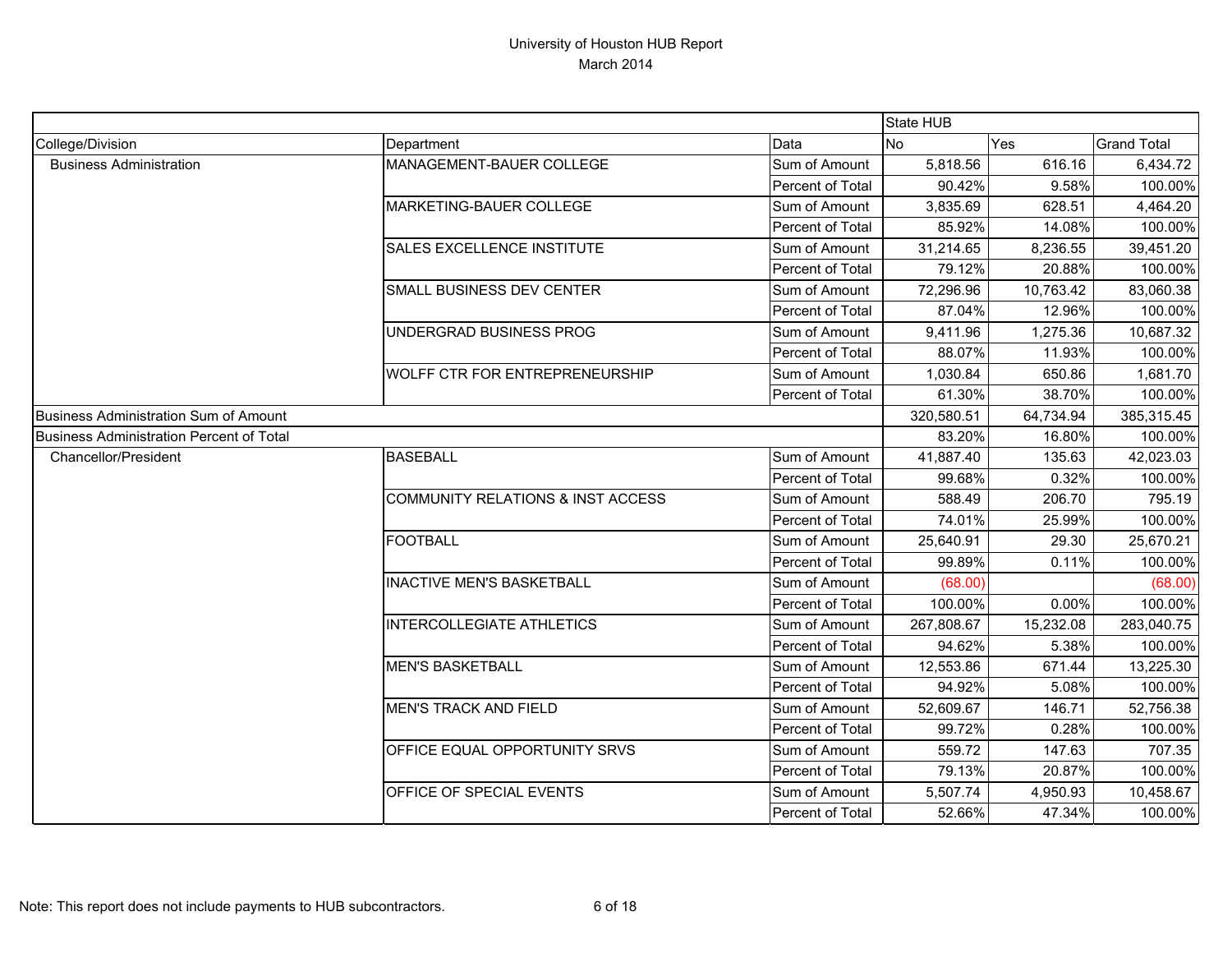|                                       |                                      |                  | State HUB  |           |                    |
|---------------------------------------|--------------------------------------|------------------|------------|-----------|--------------------|
| College/Division                      | Department                           | Data             | <b>No</b>  | Yes       | <b>Grand Total</b> |
| <b>Chancellor/President</b>           | <b>PRESIDENT</b>                     | Sum of Amount    | 9,089.51   | 1,766.18  | 10,855.69          |
|                                       |                                      | Percent of Total | 83.73%     | 16.27%    | 100.00%            |
|                                       | <b>STAFF COUNCIL</b>                 | Sum of Amount    | 421.96     |           | 421.96             |
|                                       |                                      | Percent of Total | 100.00%    | 0.00%     | 100.00%            |
|                                       | <b>WOMEN'S BASKETBALL</b>            | Sum of Amount    | 5,721.83   |           | 5,721.83           |
|                                       |                                      | Percent of Total | 100.00%    | 0.00%     | 100.00%            |
|                                       | <b>WOMEN'S SOCCER</b>                | Sum of Amount    | 175.19     |           | 175.19             |
|                                       |                                      | Percent of Total | 100.00%    | 0.00%     | 100.00%            |
|                                       | <b>WOMEN'S SOFTBALL</b>              | Sum of Amount    | 28,491.44  | 125.00    | 28,616.44          |
|                                       |                                      | Percent of Total | 99.56%     | 0.44%     | 100.00%            |
|                                       | <b>WOMEN'S SWIMMING &amp; DIVING</b> | Sum of Amount    | 287.54     |           | 287.54             |
|                                       |                                      | Percent of Total | 100.00%    | 0.00%     | 100.00%            |
|                                       | <b>WOMEN'S TENNIS</b>                | Sum of Amount    | 2,877.50   |           | 2,877.50           |
|                                       |                                      | Percent of Total | 100.00%    | 0.00%     | 100.00%            |
|                                       | <b>WOMEN'S VOLLEYBALL</b>            | Sum of Amount    | 1,589.34   |           | 1,589.34           |
|                                       |                                      | Percent of Total | 100.00%    | 0.00%     | 100.00%            |
| Chancellor/President Sum of Amount    |                                      |                  | 455,742.77 | 23,411.60 | 479,154.37         |
| Chancellor/President Percent of Total |                                      |                  | 95.11%     | 4.89%     | 100.00%            |
| Education                             | <b>ASIAN AMERICAN STUDIES</b>        | Sum of Amount    | 1,140.59   | 137.50    | 1,278.09           |
|                                       |                                      | Percent of Total | 89.24%     | 10.76%    | 100.00%            |
|                                       | CENTER FOR INFO TECH IN EDUCATION    | Sum of Amount    | 16,850.72  | 1,959.03  | 18,809.75          |
|                                       |                                      | Percent of Total | 89.59%     | 10.41%    | 100.00%            |
|                                       | <b>CHARTER SCHOOL</b>                | Sum of Amount    | 13,116.50  | 2,878.42  | 15,994.92          |
|                                       |                                      | Percent of Total | 82.00%     | 18.00%    | 100.00%            |
|                                       | CONSISTENCY MGMT & COOP DISCIP       | Sum of Amount    | 1,292.46   | 1,495.00  | 2,787.46           |
|                                       |                                      | Percent of Total | 46.37%     | 53.63%    | 100.00%            |
|                                       | <b>CURRICULUM AND INSTRUCTION</b>    | Sum of Amount    | 21,982.50  | 1,253.70  | 23,236.20          |
|                                       |                                      | Percent of Total | 94.60%     | 5.40%     | 100.00%            |
|                                       | <b>DEAN, EDUCATION</b>               | Sum of Amount    | 36,741.62  | 2,782.75  | 39,524.37          |
|                                       |                                      | Percent of Total | 92.96%     | 7.04%     | 100.00%            |
|                                       | EDUCATIONAL PSYCHOLOGY               | Sum of Amount    | 8,556.45   | 1,869.00  | 10,425.45          |
|                                       |                                      | Percent of Total | 82.07%     | 17.93%    | 100.00%            |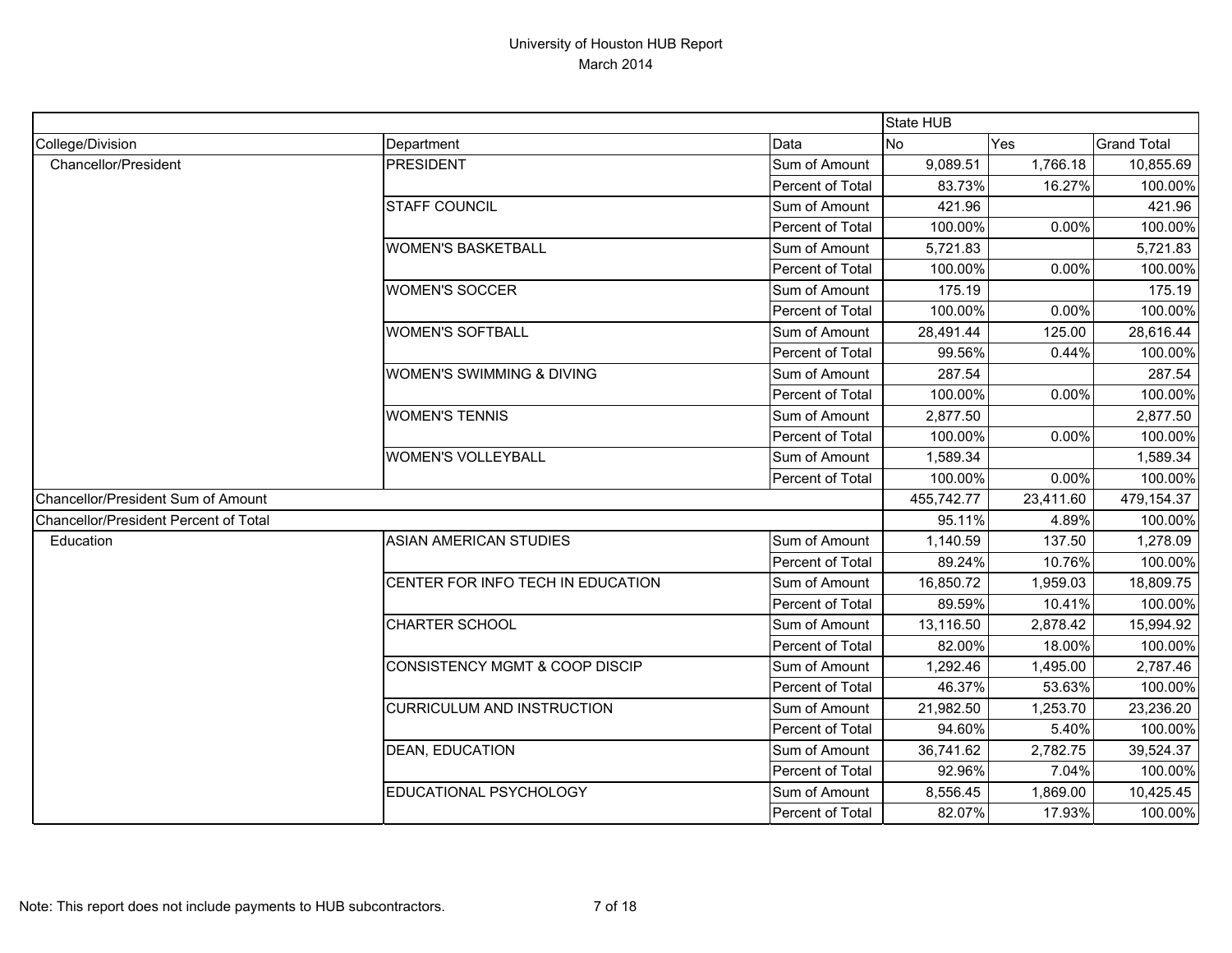|                                        |                                         |                  | State HUB  |            |                    |
|----------------------------------------|-----------------------------------------|------------------|------------|------------|--------------------|
| College/Division                       | Department                              | Data             | <b>No</b>  | Yes        | <b>Grand Total</b> |
| <b>Education Sum of Amount</b>         |                                         |                  | 99,680.84  | 12,375.40  | 112,056.24         |
| <b>Education Percent of Total</b>      |                                         |                  | 88.96%     | 11.04%     | 100.00%            |
| Engineering                            | <b>BIOMEDICAL ENGINEERING</b>           | Sum of Amount    | 125,706.11 | 3,756.57   | 129,462.68         |
|                                        |                                         | Percent of Total | 97.10%     | 2.90%      | 100.00%            |
|                                        | <b>CHEMICAL ENGINEERING</b>             | Sum of Amount    | 65,218.23  | 433.61     | 65,651.84          |
|                                        |                                         | Percent of Total | 99.34%     | 0.66%      | 100.00%            |
|                                        | <b>CIVIL ENGINEERING</b>                | Sum of Amount    | 253,440.88 | 1,476.40   | 254,917.28         |
|                                        |                                         | Percent of Total | 99.42%     | 0.58%      | 100.00%            |
|                                        | COMPOSITE ENGR APPLICATIONS CT          | Sum of Amount    | 150.88     |            | 150.88             |
|                                        |                                         | Percent of Total | 100.00%    | 0.00%      | 100.00%            |
|                                        | CTR FOR INNOVATIVE GROUTING             | Sum of Amount    | 5,970.11   |            | 5,970.11           |
|                                        |                                         | Percent of Total | 100.00%    | 0.00%      | 100.00%            |
|                                        | <b>DEAN, ENGINEERING</b>                | Sum of Amount    | 19,494.86  | 4,436.36   | 23,931.22          |
|                                        |                                         | Percent of Total | 81.46%     | 18.54%     | 100.00%            |
|                                        | ELECTRICAL ENGINEERING                  | Sum of Amount    | 92,610.43  | 2,457.12   | 95,067.55          |
|                                        |                                         | Percent of Total | 97.42%     | 2.58%      | 100.00%            |
|                                        | <b>ENGINEERING SERVICES</b>             | Sum of Amount    | 11,791.86  | 142.44     | 11,934.30          |
|                                        |                                         | Percent of Total | 98.81%     | 1.19%      | 100.00%            |
|                                        | <b>INDUSTRIAL ENGINEERING</b>           | Sum of Amount    | 4,969.48   | 3,476.59   | 8,446.07           |
|                                        |                                         | Percent of Total | 58.84%     | 41.16%     | 100.00%            |
|                                        | <b>INTEGRATED BIO &amp; NANO SYSTEM</b> | Sum of Amount    | 840.00     |            | 840.00             |
|                                        |                                         | Percent of Total | 100.00%    | 0.00%      | 100.00%            |
|                                        | <b>MECHANICAL ENGINEERING</b>           | Sum of Amount    | 54,571.41  | 106,157.43 | 160,728.84         |
|                                        |                                         | Percent of Total | 33.95%     | 66.05%     | 100.00%            |
|                                        | NATL CTR FOR AIRBORNE LASER MAPPING     | Sum of Amount    | 9,943.22   |            | 9,943.22           |
|                                        |                                         | Percent of Total | 100.00%    | 0.00%      | 100.00%            |
|                                        | <b>WIND ENERGY CENTER</b>               | Sum of Amount    | 9,482.96   |            | 9,482.96           |
|                                        |                                         | Percent of Total | 100.00%    | 0.00%      | 100.00%            |
| <b>Engineering Sum of Amount</b>       |                                         |                  | 654,190.43 | 122,336.52 | 776,526.95         |
| <b>Engineering Percent of Total</b>    |                                         |                  | 84.25%     | 15.75%     | 100.00%            |
| <b>Graduate College of Social Work</b> | ADMISSIONS-GCSW                         | Sum of Amount    | 1,459.25   |            | 1,459.25           |
|                                        |                                         | Percent of Total | 100.00%    | 0.00%      | 100.00%            |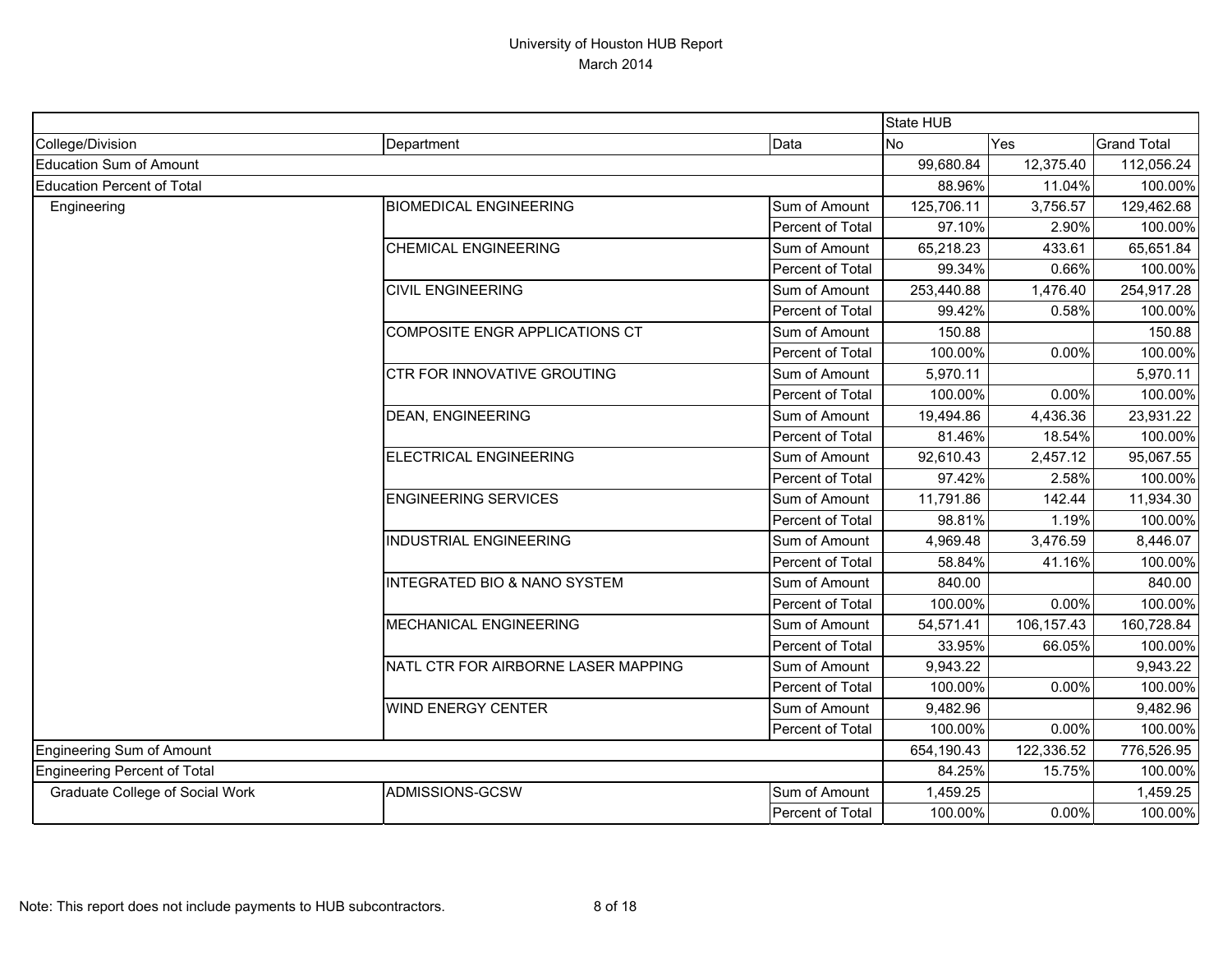|                                                  |                                     |                  | State HUB  |           |                    |
|--------------------------------------------------|-------------------------------------|------------------|------------|-----------|--------------------|
| College/Division                                 | Department                          | Data             | <b>No</b>  | Yes       | <b>Grand Total</b> |
| <b>Graduate College of Social Work</b>           | <b>ALUMNI &amp; CAREER SERVICES</b> | Sum of Amount    | 1,137.43   | 106.28    | 1,243.71           |
|                                                  |                                     | Percent of Total | 91.45%     | 8.55%     | 100.00%            |
|                                                  | <b>AMERICAN HUMANICS</b>            | Sum of Amount    | 2,100.00   |           | 2,100.00           |
|                                                  |                                     | Percent of Total | 100.00%    | 0.00%     | 100.00%            |
|                                                  | <b>CHILD &amp; FAMILY CENTER</b>    | Sum of Amount    | 489.03     | 722.31    | 1,211.34           |
|                                                  |                                     | Percent of Total | 40.37%     | 59.63%    | 100.00%            |
|                                                  | CTR FOR HEALTH EQUITY & EVAL        | Sum of Amount    | 1,200.00   |           | 1,200.00           |
|                                                  |                                     | Percent of Total | 100.00%    | 0.00%     | 100.00%            |
|                                                  | DEAN, SOCIAL WORK                   | Sum of Amount    | 10,593.60  | 1,528.39  | 12,121.99          |
|                                                  |                                     | Percent of Total | 87.39%     | 12.61%    | 100.00%            |
|                                                  | <b>FIELD OFFICE</b>                 | Sum of Amount    | 1,190.00   | 94.53     | 1,284.53           |
|                                                  |                                     | Percent of Total | 92.64%     | 7.36%     | 100.00%            |
|                                                  | <b>GCSW INFORMATION TECHNOLOGY</b>  | Sum of Amount    | 3,455.80   | 2,574.62  | 6,030.42           |
|                                                  |                                     | Percent of Total | 57.31%     | 42.69%    | 100.00%            |
|                                                  | OFFICE OF COMMUNITY PROJECTS        | Sum of Amount    |            | 286.16    | 286.16             |
|                                                  |                                     | Percent of Total | 0.00%      | 100.00%   | 100.00%            |
| Graduate College of Social Work Sum of Amount    |                                     |                  | 21,625.11  | 5,312.29  | 26,937.40          |
| Graduate College of Social Work Percent of Total |                                     |                  | 80.28%     | 19.72%    | 100.00%            |
| <b>Honors College</b>                            | DEAN, HONORS COLLEGE                | Sum of Amount    | 50,789.61  | 295.77    | 51,085.38          |
|                                                  |                                     | Percent of Total | 99.42%     | 0.58%     | 100.00%            |
|                                                  | <b>FORENSICS PROGRAM</b>            | Sum of Amount    | 3,856.82   |           | 3,856.82           |
|                                                  |                                     | Percent of Total | 100.00%    | 0.00%     | 100.00%            |
| Honors College Sum of Amount                     |                                     |                  | 54,646.43  | 295.77    | 54,942.20          |
| Honors College Percent of Total                  |                                     |                  | 99.46%     | 0.54%     | 100.00%            |
| Hotel and Restaurant Management                  | DEAN, HOTEL & RESTAURANT MANAG      | Sum of Amount    | 11,434.53  | 254.00    | 11,688.53          |
|                                                  |                                     | Percent of Total | 97.83%     | 2.17%     | 100.00%            |
|                                                  | HOTEL AND RESTAURANT MANAGEMENT     | Sum of Amount    | 110,091.05 | 16,295.24 | 126,386.29         |
|                                                  |                                     | Percent of Total | 87.11%     | 12.89%    | 100.00%            |
| Hotel and Restaurant Management Sum of Amount    |                                     |                  | 121,525.58 | 16,549.24 | 138,074.82         |
| Hotel and Restaurant Management Percent of Total |                                     |                  | 88.01%     | 11.99%    | 100.00%            |
| Law Center                                       | ASSOCIATE DEAN, LAW                 | Sum of Amount    |            | 460.67    | 460.67             |
|                                                  |                                     | Percent of Total | 0.00%      | 100.00%   | 100.00%            |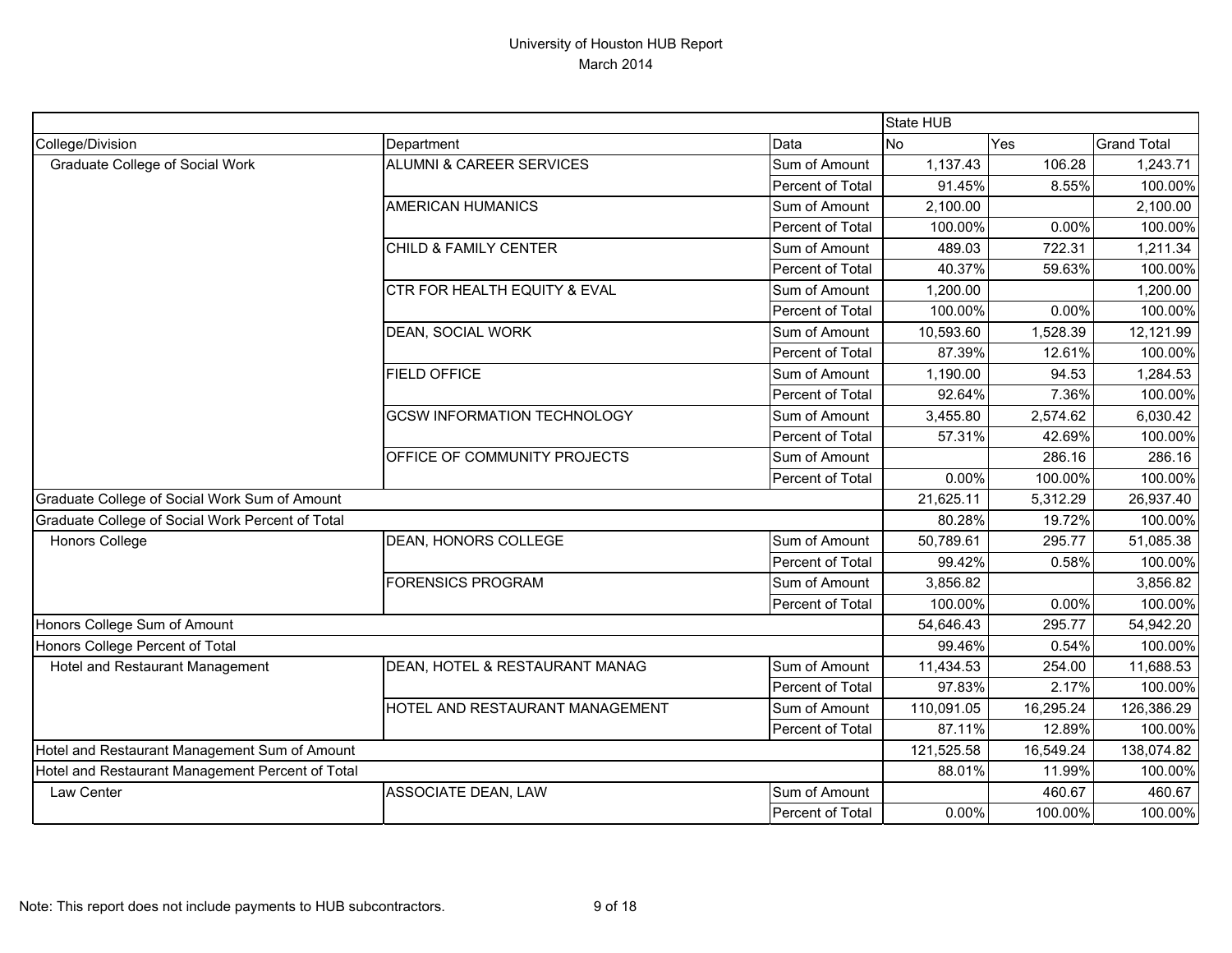|                  |                                     |                  | State HUB |          |                    |
|------------------|-------------------------------------|------------------|-----------|----------|--------------------|
| College/Division | Department                          | Data             | <b>No</b> | Yes      | <b>Grand Total</b> |
| Law Center       | <b>BLAKELEY INSTITUTE</b>           | Sum of Amount    | 3,002.65  | 279.44   | 3,282.09           |
|                  |                                     | Percent of Total | 91.49%    | 8.51%    | 100.00%            |
|                  | <b>BUSINESS SERVICES, LAW</b>       | Sum of Amount    | 1,008.00  | 6,728.76 | 7,736.76           |
|                  |                                     | Percent of Total | 13.03%    | 86.97%   | 100.00%            |
|                  | CAREER SERVICES, LAW                | Sum of Amount    | 3,111.79  | 3,944.53 | 7,056.32           |
|                  |                                     | Percent of Total | 44.10%    | 55.90%   | 100.00%            |
|                  | EXTERNAL AFFAIRS, LAW               | Sum of Amount    |           | 307.74   | 307.74             |
|                  |                                     | Percent of Total | 0.00%     | 100.00%  | 100.00%            |
|                  | <b>FACILITIES, LAW</b>              | Sum of Amount    | 6,541.32  | 268.49   | 6,809.81           |
|                  |                                     | Percent of Total | 96.06%    | 3.94%    | 100.00%            |
|                  | <b>FACULTY SUPPORT LAW</b>          | Sum of Amount    | 1,650.48  | 1,272.52 | 2,923.00           |
|                  |                                     | Percent of Total | 56.47%    | 43.53%   | 100.00%            |
|                  | HEALTH LAW & POLICY INSTITUTE       | Sum of Amount    | 209.88    | 87.95    | 297.83             |
|                  |                                     | Percent of Total | 70.47%    | 29.53%   | 100.00%            |
|                  | INST OF HIGHER EDU & GOVERNANCE LAW | Sum of Amount    | 12.20     |          | 12.20              |
|                  |                                     | Percent of Total | 100.00%   | 0.00%    | 100.00%            |
|                  | <b>LAW</b>                          | Sum of Amount    | 8,800.00  |          | 8,800.00           |
|                  |                                     | Percent of Total | 100.00%   | 0.00%    | 100.00%            |
|                  | LAW INFORMATION TECHNOLOGY          | Sum of Amount    | 6,934.06  | 104.46   | 7,038.52           |
|                  |                                     | Percent of Total | 98.52%    | 1.48%    | 100.00%            |
|                  | <b>LAW LIBRARY</b>                  | Sum of Amount    | 3,566.17  | 585.58   | 4,151.75           |
|                  |                                     | Percent of Total | 85.90%    | 14.10%   | 100.00%            |
|                  | LEGAL AID CLINIC, LAW               | Sum of Amount    | 69.93     | 402.63   | 472.56             |
|                  |                                     | Percent of Total | 14.80%    | 85.20%   | 100.00%            |
|                  | LEGAL RESEARCH & WRITING, LAW       | Sum of Amount    |           | 719.14   | 719.14             |
|                  |                                     | Percent of Total | 0.00%     | 100.00%  | 100.00%            |
|                  | PUBLIC RELS & MARKETING, LAW        | Sum of Amount    | 6,521.82  |          | 6,521.82           |
|                  |                                     | Percent of Total | 100.00%   | 0.00%    | 100.00%            |
|                  | STUDENT ORGANIZATION, LAW           | Sum of Amount    | 5,527.72  |          | 5,527.72           |
|                  |                                     | Percent of Total | 100.00%   | 0.00%    | 100.00%            |
|                  | STUDENT SERVICES, LAW               | Sum of Amount    | 9,328.60  | 329.01   | 9,657.61           |
|                  |                                     | Percent of Total | 96.59%    | 3.41%    | 100.00%            |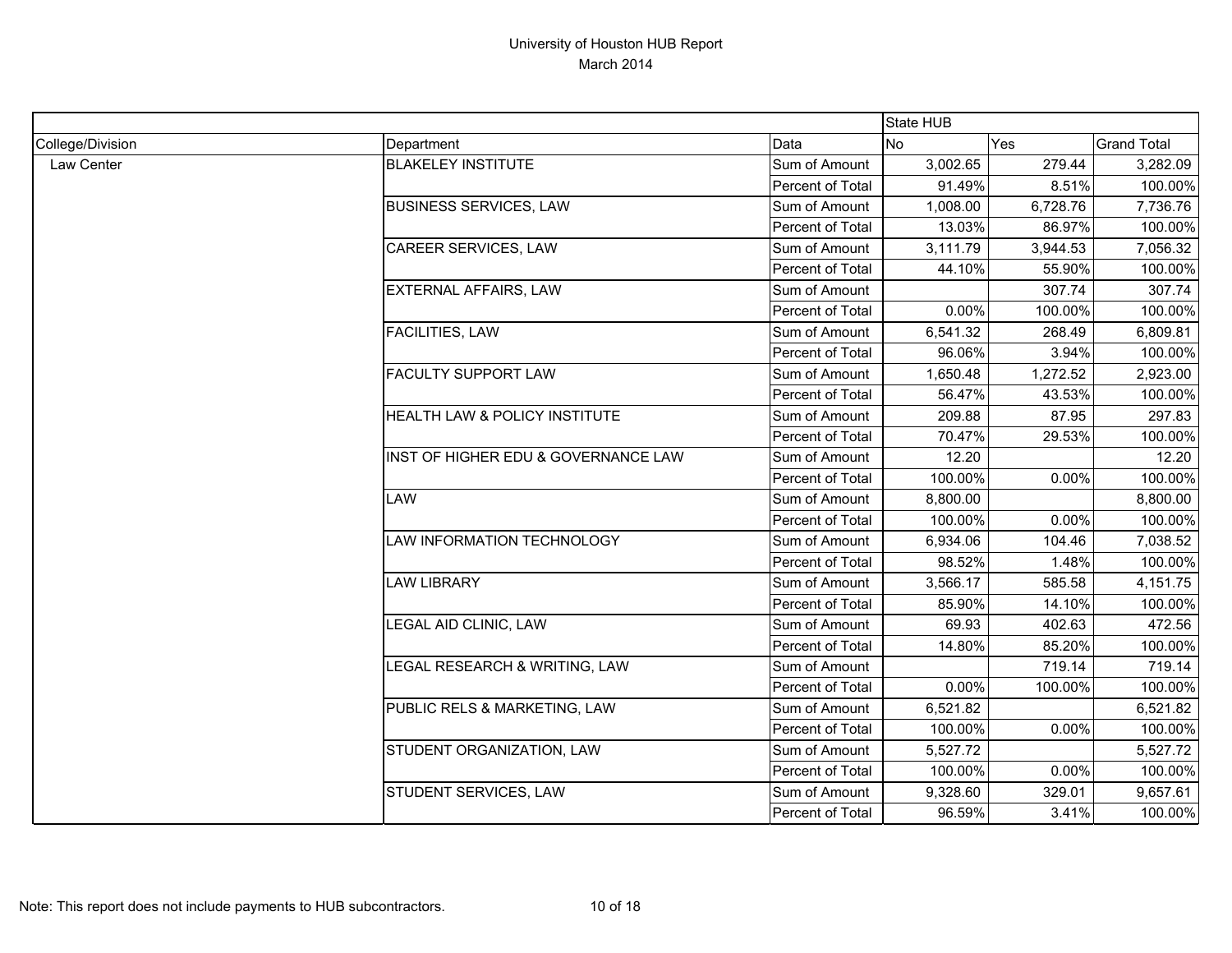|                                         |                                     |                  | <b>State HUB</b> |           |                    |
|-----------------------------------------|-------------------------------------|------------------|------------------|-----------|--------------------|
| College/Division                        | Department                          | Data             | <b>No</b>        | Yes       | <b>Grand Total</b> |
| Law Center Sum of Amount                |                                     |                  | 56,284.62        | 15,490.92 | 71,775.54          |
| Law Center Percent of Total             |                                     |                  | 78.42%           | 21.58%    | 100.00%            |
| <b>Liberal Arts and Social Sciences</b> | <b>AEROSPACE STUDIES</b>            | Sum of Amount    | 5,444.00         | 856.62    | 6,300.62           |
|                                         |                                     | Percent of Total | 86.40%           | 13.60%    | 100.00%            |
|                                         | AFRICAN-AMERICAN STUDIES            | Sum of Amount    | 3,416.99         | 567.34    | 3,984.33           |
|                                         |                                     | Percent of Total | 85.76%           | 14.24%    | 100.00%            |
|                                         | <b>ART</b>                          | Sum of Amount    | 14,298.79        | 3,705.14  | 18,003.93          |
|                                         |                                     | Percent of Total | 79.42%           | 20.58%    | 100.00%            |
|                                         | <b>ARTE PUBLICO</b>                 | Sum of Amount    | 19,701.92        | 141.40    | 19,843.32          |
|                                         |                                     | Percent of Total | 99.29%           | 0.71%     | 100.00%            |
|                                         | <b>BAND</b>                         | Sum of Amount    | 7,277.29         | 48.94     | 7,326.23           |
|                                         |                                     | Percent of Total | 99.33%           | 0.67%     | 100.00%            |
|                                         | <b>BLAFFER GALLERY</b>              | Sum of Amount    | 14,672.08        | 436.62    | 15,108.70          |
|                                         |                                     | Percent of Total | 97.11%           | 2.89%     | 100.00%            |
|                                         | CENTER FOR PUBLIC HISTORY           | Sum of Amount    | 6,207.50         | 211.34    | 6,418.84           |
|                                         |                                     | Percent of Total | 96.71%           | 3.29%     | 100.00%            |
|                                         | CENTER FOR PUBLIC POLICY            | Sum of Amount    | 8,987.48         | 823.83    | 9,811.31           |
|                                         |                                     | Percent of Total | 91.60%           | 8.40%     | 100.00%            |
|                                         | <b>COMMUNICATION</b>                | Sum of Amount    | 19,104.73        | 771.01    | 19,875.74          |
|                                         |                                     | Percent of Total | 96.12%           | 3.88%     | 100.00%            |
|                                         | <b>COMMUNICATIONS DISORDERS</b>     | Sum of Amount    | 74,469.36        | 698.45    | 75,167.81          |
|                                         |                                     | Percent of Total | 99.07%           | 0.93%     | 100.00%            |
|                                         | <b>COMPARATIVE CULTURAL STUDIES</b> | Sum of Amount    | 2,291.27         | 103.07    | 2,394.34           |
|                                         |                                     | Percent of Total | 95.70%           | 4.30%     | 100.00%            |
|                                         | CTR NEURO AND BIOMECH RESEARCH      | Sum of Amount    | 6,516.16         |           | 6,516.16           |
|                                         |                                     | Percent of Total | 100.00%          | 0.00%     | 100.00%            |
|                                         | <b>CWMCA CENTER FOR THE ARTS</b>    | Sum of Amount    | 37,341.31        |           | 37,341.31          |
|                                         |                                     | Percent of Total | 100.00%          | 0.00%     | 100.00%            |
|                                         | DEAN, LIBERAL ARTS & SOC SCI        | Sum of Amount    | 11,038.32        | 1,515.18  | 12,553.50          |
|                                         |                                     | Percent of Total | 87.93%           | 12.07%    | 100.00%            |
|                                         | <b>ECONOMICS</b>                    | Sum of Amount    | 5,805.45         | 2,357.96  | 8,163.41           |
|                                         |                                     | Percent of Total | 71.12%           | 28.88%    | 100.00%            |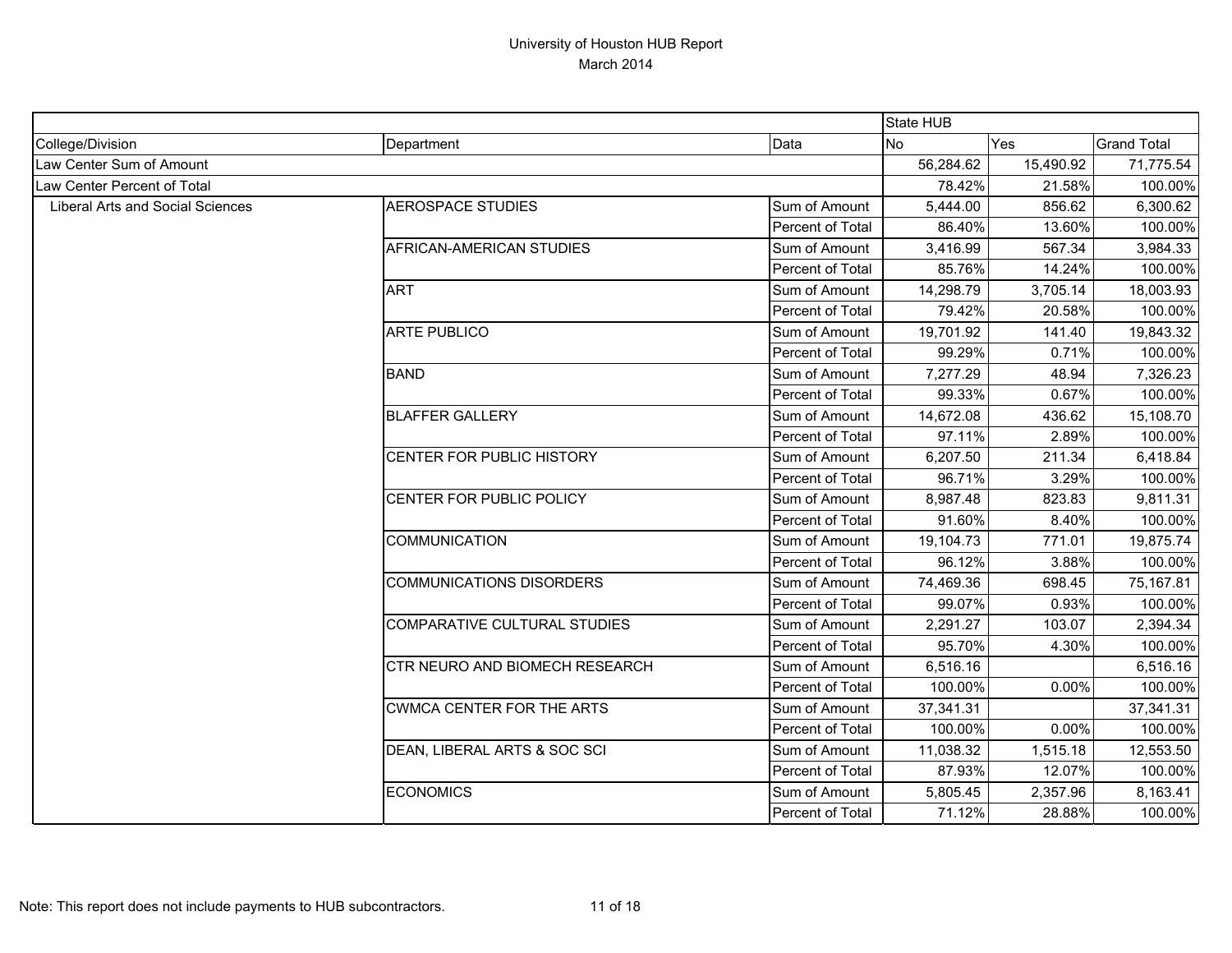|                                                   |                                |                  | State HUB  |           |                    |
|---------------------------------------------------|--------------------------------|------------------|------------|-----------|--------------------|
| College/Division                                  | Department                     | Data             | <b>No</b>  | Yes       | <b>Grand Total</b> |
| Liberal Arts and Social Sciences                  | <b>ENGLISH</b>                 | Sum of Amount    | 24,535.55  | 2,313.62  | 26,849.17          |
|                                                   |                                | Percent of Total | 91.38%     | 8.62%     | 100.00%            |
|                                                   | HEALTH AND HUMAN PERFORMANCE   | Sum of Amount    | 118,222.54 | 617.05    | 118,839.59         |
|                                                   |                                | Percent of Total | 99.48%     | 0.52%     | 100.00%            |
|                                                   | <b>HISPANIC STUDIES</b>        | Sum of Amount    | 3,458.05   | 466.60    | 3,924.65           |
|                                                   |                                | Percent of Total | 88.11%     | 11.89%    | 100.00%            |
|                                                   | <b>HISTORY</b>                 | Sum of Amount    | 4,242.01   | 160.61    | 4,402.62           |
|                                                   |                                | Percent of Total | 96.35%     | 3.65%     | 100.00%            |
|                                                   | MEXICAN-AMERICAN STUDIES       | Sum of Amount    | 8,025.42   | 1,450.38  | 9,475.80           |
|                                                   |                                | Percent of Total | 84.69%     | 15.31%    | 100.00%            |
|                                                   | <b>MILITARY SCIENCE</b>        | Sum of Amount    | 370.21     |           | 370.21             |
|                                                   |                                | Percent of Total | 100.00%    | 0.00%     | 100.00%            |
|                                                   | MODERN AND CLASSICAL LANGUAGES | Sum of Amount    | 2,806.32   | 56.10     | 2,862.42           |
|                                                   |                                | Percent of Total | 98.04%     | 1.96%     | 100.00%            |
|                                                   | <b>MUSIC</b>                   | Sum of Amount    | 27,470.79  | 916.33    | 28,387.12          |
|                                                   |                                | Percent of Total | 96.77%     | 3.23%     | 100.00%            |
|                                                   | <b>PHILOSOPHY</b>              | Sum of Amount    | 816.28     | 67.98     | 884.26             |
|                                                   |                                | Percent of Total | 92.31%     | 7.69%     | 100.00%            |
|                                                   | POLITICAL SCIENCE              | Sum of Amount    | 2,076.44   | 1,379.32  | 3,455.76           |
|                                                   |                                | Percent of Total | 60.09%     | 39.91%    | 100.00%            |
|                                                   | <b>PSYCHOLOGY</b>              | Sum of Amount    | 33,932.32  | 1,495.48  | 35,427.80          |
|                                                   |                                | Percent of Total | 95.78%     | 4.22%     | 100.00%            |
|                                                   | PUBLIC ADMINISTRATION PROGRAM  | Sum of Amount    | 851.06     |           | 851.06             |
|                                                   |                                | Percent of Total | 100.00%    | 0.00%     | 100.00%            |
|                                                   | <b>SOCIOLOGY</b>               | Sum of Amount    | 807.40     | 2,678.80  | 3,486.20           |
|                                                   |                                | Percent of Total | 23.16%     | 76.84%    | 100.00%            |
|                                                   | <b>THEATER</b>                 | Sum of Amount    | 31,556.92  | 2,993.60  | 34,550.52          |
|                                                   |                                | Percent of Total | 91.34%     | 8.66%     | 100.00%            |
|                                                   | <b>WOMEN'S STUDIES PROGRAM</b> | Sum of Amount    | 11,226.34  | 1,255.28  | 12,481.62          |
|                                                   |                                | Percent of Total | 89.94%     | 10.06%    | 100.00%            |
| Liberal Arts and Social Sciences Sum of Amount    |                                |                  | 506,970.30 | 28,088.05 | 535,058.35         |
| Liberal Arts and Social Sciences Percent of Total |                                |                  | 94.75%     | 5.25%     | 100.00%            |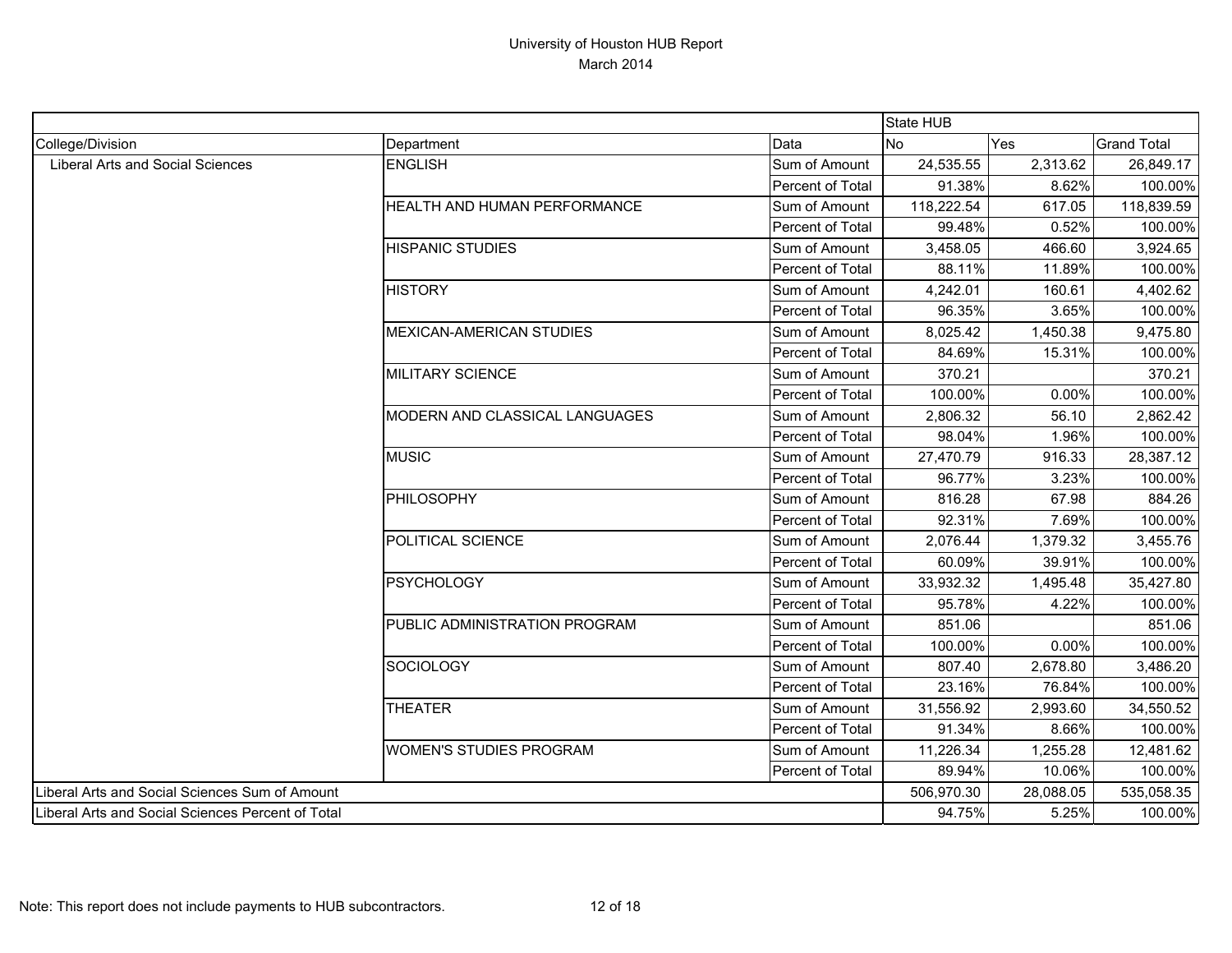|                                                  |                                                       |                  | State HUB  |            |                    |  |  |
|--------------------------------------------------|-------------------------------------------------------|------------------|------------|------------|--------------------|--|--|
| College/Division                                 | Department                                            | Data             | <b>No</b>  | Yes        | <b>Grand Total</b> |  |  |
| Library                                          | UNIVERSITY LIBRARIES                                  | Sum of Amount    | 275,258.45 | 195,752.76 | 471,011.21         |  |  |
|                                                  |                                                       | Percent of Total | 58.44%     | 41.56%     | 100.00%            |  |  |
| Library Sum of Amount                            |                                                       |                  | 275,258.45 | 195,752.76 | 471,011.21         |  |  |
| <b>Library Percent of Total</b>                  |                                                       |                  | 58.44%     | 41.56%     | 100.00%            |  |  |
| <b>Natural Science and Mathematics</b>           | <b>BIOLOGY &amp; BIOCHEMISTRY</b>                     | Sum of Amount    | 110,120.41 | 3,606.82   | 113,727.23         |  |  |
|                                                  |                                                       | Percent of Total | 96.83%     | 3.17%      | 100.00%            |  |  |
|                                                  | <b>BIOLOGY OF BEHAVIOR INSTITUTE</b>                  | Sum of Amount    | 1,890.00   |            | 1,890.00           |  |  |
|                                                  |                                                       | Percent of Total | 100.00%    | 0.00%      | 100.00%            |  |  |
|                                                  | <b>CHEMISTRY</b>                                      | Sum of Amount    | 146,409.29 | 1,806.89   | 148,216.18         |  |  |
|                                                  |                                                       | Percent of Total | 98.78%     | 1.22%      | 100.00%            |  |  |
|                                                  | <b>COMPUTER SCIENCE</b>                               | Sum of Amount    | 33,719.81  | 36,662.08  | 70,381.89          |  |  |
|                                                  |                                                       | Percent of Total | 47.91%     | 52.09%     | 100.00%            |  |  |
|                                                  | <b>CTR FOR NUCLEAR RECEPTORS &amp; CELL SIGNALING</b> | Sum of Amount    | 44,379.74  | 224.85     | 44,604.59          |  |  |
|                                                  |                                                       | Percent of Total | 99.50%     | 0.50%      | 100.00%            |  |  |
|                                                  | DEAN, NATURAL SCIENCE & MATHE                         | Sum of Amount    | 27,177.39  | 2,527.21   | 29,704.60          |  |  |
|                                                  |                                                       | Percent of Total | 91.49%     | 8.51%      | 100.00%            |  |  |
|                                                  | <b>EARTH AND ATMOSPHERIC SCIENCES</b>                 | Sum of Amount    | 290,764.78 | 8,976.97   | 299,741.75         |  |  |
|                                                  |                                                       | Percent of Total | 97.01%     | 2.99%      | 100.00%            |  |  |
|                                                  | INST FOR CLIMATE/ATMOSPHERIC SCIENCE (CAS)            | Sum of Amount    | 2,960.18   |            | 2,960.18           |  |  |
|                                                  |                                                       | Percent of Total | 100.00%    | 0.00%      | 100.00%            |  |  |
|                                                  | <b>INSTITUTE FOR NANOENERGY</b>                       | Sum of Amount    | 60.00      | 60.00      | 120.00             |  |  |
|                                                  |                                                       | Percent of Total | 50.00%     | 50.00%     | 100.00%            |  |  |
|                                                  | <b>MATHEMATICS</b>                                    | Sum of Amount    | 91,129.81  | 2,110.17   | 93,239.98          |  |  |
|                                                  |                                                       | Percent of Total | 97.74%     | 2.26%      | 100.00%            |  |  |
|                                                  | <b>PHYSICS</b>                                        | Sum of Amount    | 43,740.40  | 432.57     | 44,172.97          |  |  |
|                                                  |                                                       | Percent of Total | 99.02%     | 0.98%      | 100.00%            |  |  |
| Natural Science and Mathematics Sum of Amount    |                                                       |                  | 792,351.81 | 56,407.56  | 848,759.37         |  |  |
| Natural Science and Mathematics Percent of Total |                                                       | 93.35%           | 6.65%      | 100.00%    |                    |  |  |
| Optometry                                        | <b>DEAN, OPTOMETRY</b>                                | Sum of Amount    | 69,899.30  | 742.68     | 70,641.98          |  |  |
|                                                  |                                                       | Percent of Total | 98.95%     | 1.05%      | 100.00%            |  |  |
|                                                  | <b>OPT VISION SCIENCES</b>                            | Sum of Amount    | 50,151.24  | 11,372.72  | 61,523.96          |  |  |
|                                                  |                                                       | Percent of Total | 81.51%     | 18.49%     | 100.00%            |  |  |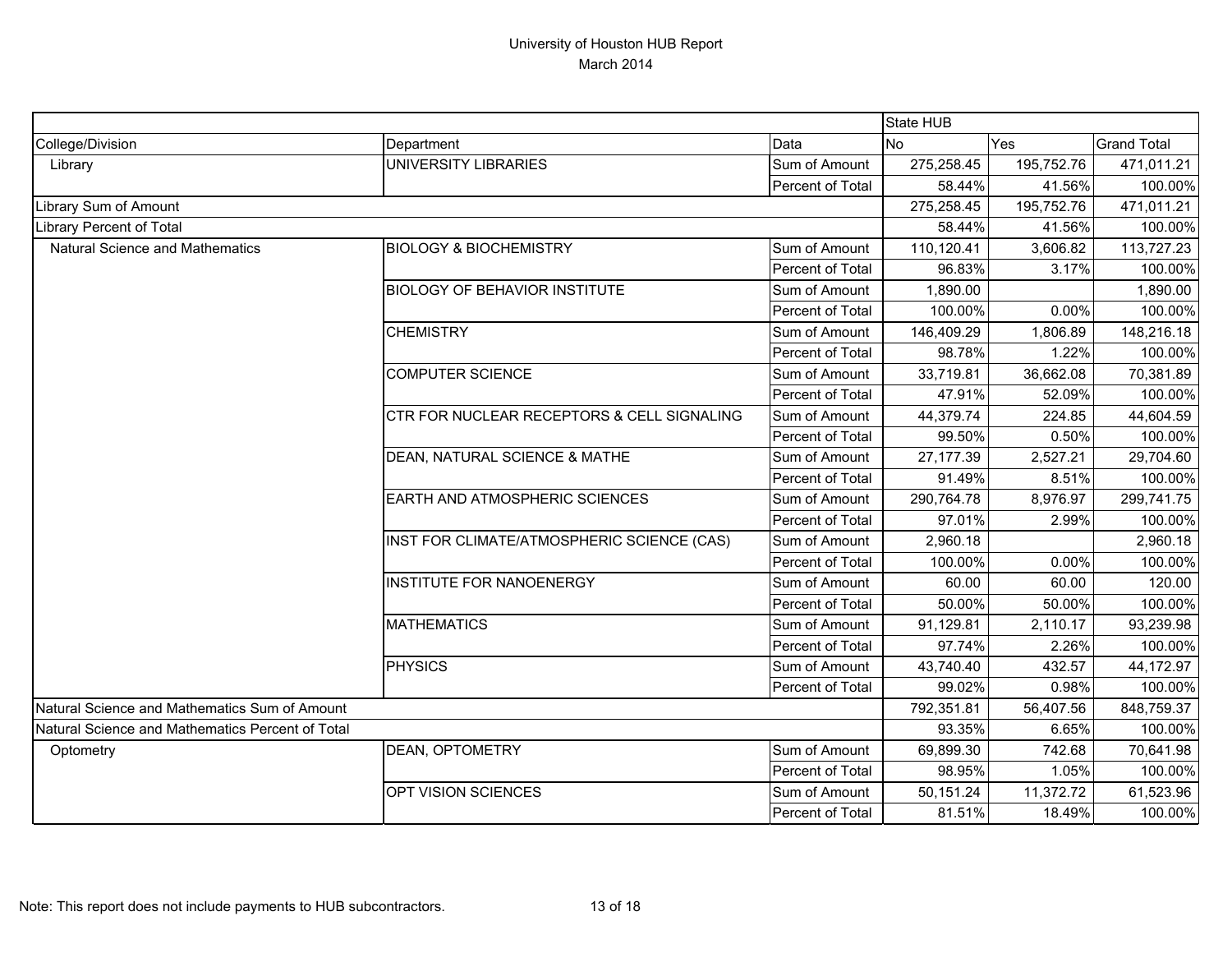|                                   |                                           |                  | State HUB  |           |                    |
|-----------------------------------|-------------------------------------------|------------------|------------|-----------|--------------------|
| College/Division                  | Department                                | Data             | <b>No</b>  | Yes       | <b>Grand Total</b> |
| Optometry                         | OPTOMETRY CLINIC                          | Sum of Amount    | 352,354.19 | 35,064.16 | 387,418.35         |
|                                   |                                           | Percent of Total | 90.95%     | 9.05%     | 100.00%            |
| Optometry Sum of Amount           |                                           |                  | 472,404.73 | 47,179.56 | 519,584.29         |
| <b>Optometry Percent of Total</b> |                                           |                  | 90.92%     | 9.08%     | 100.00%            |
| Pharmacy                          | <b>CLINICAL PHARMACY &amp; ADMINISTRA</b> | Sum of Amount    | 25,681.42  | 663.42    | 26,344.84          |
|                                   |                                           | Percent of Total | 97.48%     | 2.52%     | 100.00%            |
|                                   | DEAN, PHARMACY                            | Sum of Amount    | 28,993.05  | 561.80    | 29,554.85          |
|                                   |                                           | Percent of Total | 98.10%     | 1.90%     | 100.00%            |
|                                   | <b>EXPERIENTIAL PROGRAMS</b>              | Sum of Amount    | 2,086.94   | 154.63    | 2,241.57           |
|                                   |                                           | Percent of Total | 93.10%     | 6.90%     | 100.00%            |
|                                   | PHARMACOLOGICAL & PHARMACEUTIC            | Sum of Amount    | 56,895.97  | 405.79    | 57,301.76          |
|                                   |                                           | Percent of Total | 99.29%     | 0.71%     | 100.00%            |
|                                   | STUDENT SERVICES PHARMACY                 | Sum of Amount    | 3,916.13   | 2,355.12  | 6,271.25           |
|                                   |                                           | Percent of Total | 62.45%     | 37.55%    | 100.00%            |
| Pharmacy Sum of Amount            |                                           |                  | 117,573.51 | 4,140.76  | 121,714.27         |
| Pharmacy Percent of Total         |                                           |                  | 96.60%     | 3.40%     | 100.00%            |
| Research                          | ANIMAL CARE OPERATIONS                    | Sum of Amount    | 23,407.27  | 734.99    | 24,142.26          |
|                                   |                                           | Percent of Total | 96.96%     | 3.04%     | 100.00%            |
|                                   | CENTER FOR ADVANCED COMPUTING & DATA SYS  | Sum of Amount    | 17,598.15  | 464.13    | 18,062.28          |
|                                   |                                           | Percent of Total | 97.43%     | 2.57%     | 100.00%            |
|                                   | CENTER FOR ADVANCED MATERIALS             | Sum of Amount    | 3,605.56   | 22.43     | 3,627.99           |
|                                   |                                           | Percent of Total | 99.38%     | 0.62%     | 100.00%            |
|                                   | <b>GRANTS AND CONTRACTS</b>               | Sum of Amount    | 219.57     | 48.62     | 268.19             |
|                                   |                                           | Percent of Total | 81.87%     | 18.13%    | 100.00%            |
|                                   | <b>HOUSTON COASTAL CENTER</b>             | Sum of Amount    | 1,761.83   |           | 1,761.83           |
|                                   |                                           | Percent of Total | 100.00%    | 0.00%     | 100.00%            |
|                                   | OFFICE OF TECHNOLOGY MANAGEMENT           | Sum of Amount    | 171,845.99 | 81.50     | 171,927.49         |
|                                   |                                           | Percent of Total | 99.95%     | 0.05%     | 100.00%            |
|                                   | <b>RESEARCH</b>                           | Sum of Amount    | 34,621.61  | 2,880.18  | 37,501.79          |
|                                   |                                           | Percent of Total | 92.32%     | 7.68%     | 100.00%            |
|                                   | <b>RESEARCH INFORMATION CENTER</b>        | Sum of Amount    | 13,636.83  | 348.97    | 13,985.80          |
|                                   |                                           | Percent of Total | 97.50%     | 2.50%     | 100.00%            |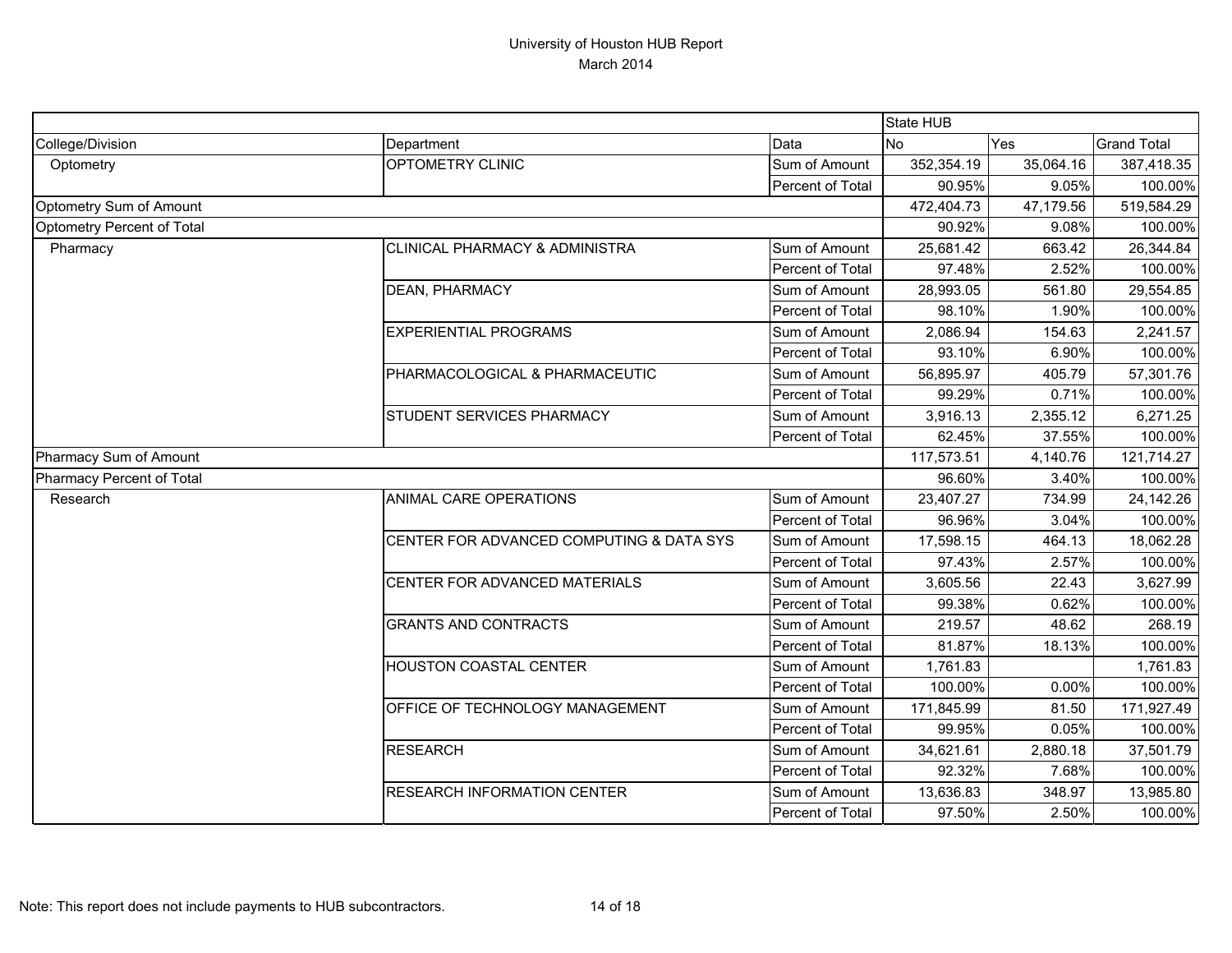|                                  |                                         |                  | State HUB  |           |                    |
|----------------------------------|-----------------------------------------|------------------|------------|-----------|--------------------|
| College/Division                 | Department                              | Data             | <b>No</b>  | Yes       | <b>Grand Total</b> |
| Research                         | RESEARCH POLICIES/COMPLIANCE/COMMITTEES | Sum of Amount    | 221.00     | 81.50     | 302.50             |
|                                  |                                         | Percent of Total | 73.06%     | 26.94%    | 100.00%            |
|                                  | SPACE VACUUM EPITAXY CENTER             | Sum of Amount    | 1,070.72   |           | 1,070.72           |
|                                  |                                         | Percent of Total | 100.00%    | 0.00%     | 100.00%            |
|                                  | <b>TIMES</b>                            | Sum of Amount    | 60,798.59  | 26,914.69 | 87,713.28          |
|                                  |                                         | Percent of Total | 69.32%     | 30.68%    | 100.00%            |
|                                  | TX CTR SUPERCONDUCTIVITY AT UH          | Sum of Amount    | 74,959.19  | 1,263.84  | 76,223.03          |
|                                  |                                         | Percent of Total | 98.34%     | 1.66%     | 100.00%            |
|                                  | TX OBESITY RESEARCH CENTER              | Sum of Amount    | 5,749.29   | 1,809.39  | 7,558.68           |
|                                  |                                         | Percent of Total | 76.06%     | 23.94%    | 100.00%            |
|                                  | UH SEQUENCING CORE FACILITY             | Sum of Amount    | 4,772.63   |           | 4,772.63           |
|                                  |                                         | Percent of Total | 100.00%    | 0.00%     | 100.00%            |
| <b>Research Sum of Amount</b>    |                                         |                  | 414,268.23 | 34,650.24 | 448,918.47         |
| <b>Research Percent of Total</b> |                                         |                  | 92.28%     | 7.72%     | 100.00%            |
| <b>Student Affairs</b>           | <b>ADMISSIONS</b>                       | Sum of Amount    | 23,499.34  | 2,023.28  | 25,522.62          |
|                                  |                                         | Percent of Total | 92.07%     | 7.93%     | 100.00%            |
|                                  | <b>CAMPUS RECREATION</b>                | Sum of Amount    | 45,894.61  | 8,348.50  | 54,243.11          |
|                                  |                                         | Percent of Total | 84.61%     | 15.39%    | 100.00%            |
|                                  | CENTER FOR STUDENT INVOLVEMENT          | Sum of Amount    | 161,200.73 | 4,906.60  | 166,107.33         |
|                                  |                                         | Percent of Total | 97.05%     | 2.95%     | 100.00%            |
|                                  | CENTER FOR STUDENT MEDIA                | Sum of Amount    | 29,353.73  | 1,268.89  | 30,622.62          |
|                                  |                                         | Percent of Total | 95.86%     | 4.14%     | 100.00%            |
|                                  | CENTER FOR STUDENTS W/DISABILITIES      | Sum of Amount    | 80,508.12  | 437.83    | 80,945.95          |
|                                  |                                         | Percent of Total | 99.46%     | 0.54%     | 100.00%            |
|                                  | CHILDREN'S LEARNING CENTER              | Sum of Amount    | 12,734.54  | 1,329.18  | 14,063.72          |
|                                  |                                         | Percent of Total | 90.55%     | 9.45%     | 100.00%            |
|                                  | COUNSELING AND PSYCH SVCS               | Sum of Amount    | 3,195.26   | 1,008.42  | 4,203.68           |
|                                  |                                         | Percent of Total | 76.01%     | 23.99%    | 100.00%            |
|                                  | <b>CTR FOR LEADERSHIP &amp; FSL</b>     | Sum of Amount    | 10,831.02  | 1,749.14  | 12,580.16          |
|                                  |                                         | Percent of Total | 86.10%     | 13.90%    | 100.00%            |
|                                  | <b>DEAN OF STUDENTS</b>                 | Sum of Amount    | 1,369.67   | 613.01    | 1,982.68           |
|                                  |                                         | Percent of Total | 69.08%     | 30.92%    | 100.00%            |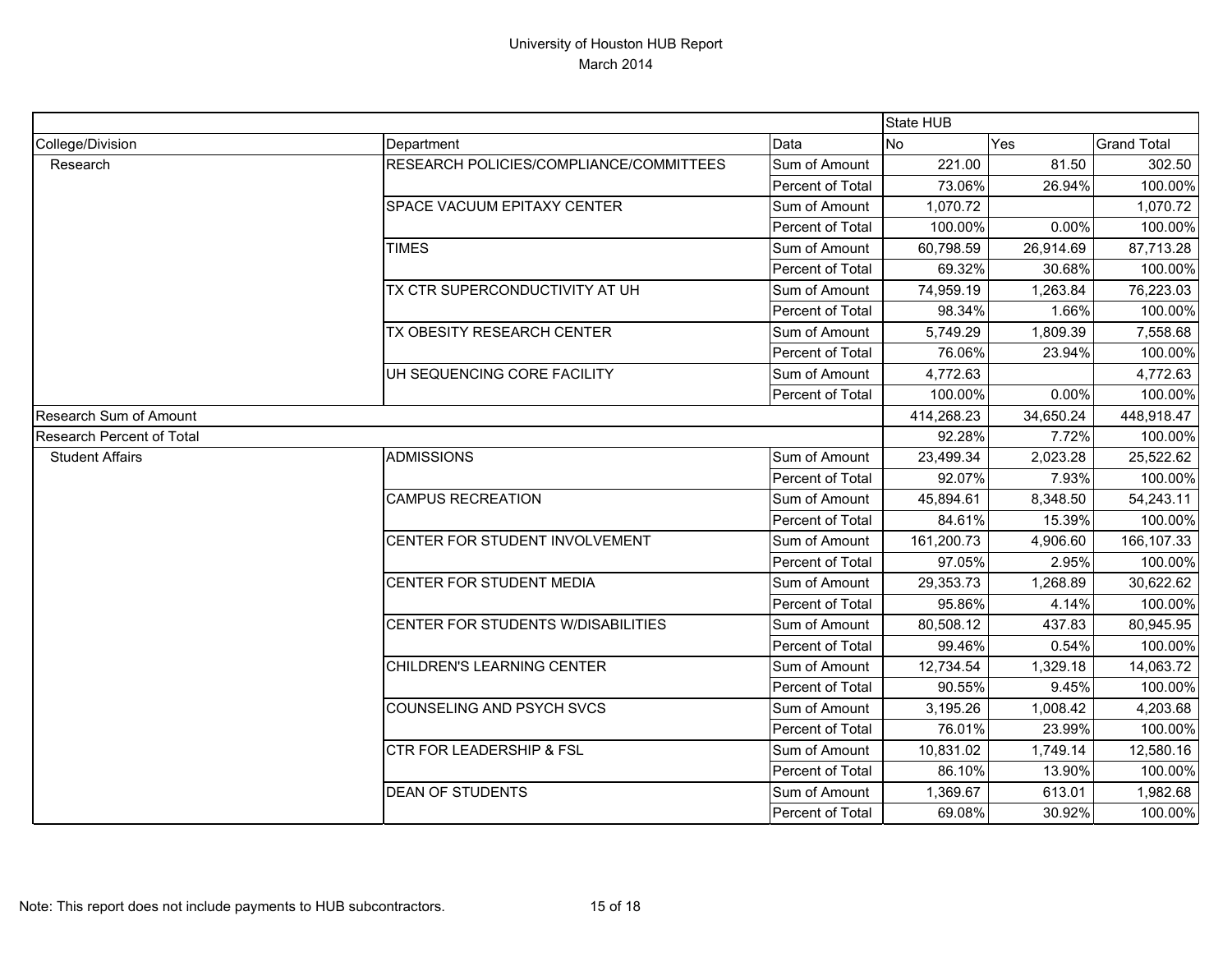|                                  |                                |                  | State HUB  |              |                    |
|----------------------------------|--------------------------------|------------------|------------|--------------|--------------------|
| College/Division                 | Department                     | Data             | <b>No</b>  | Yes          | <b>Grand Total</b> |
| <b>Student Affairs</b>           | ENROLLMENT MANAGEMENT SERVICES | Sum of Amount    | 1,874.51   | 20,797.22    | 22,671.73          |
|                                  |                                | Percent of Total | 8.27%      | 91.73%       | 100.00%            |
|                                  | ENROLLMENT MGMT PROD SUPPORT   | Sum of Amount    | 838.11     | 838.11       | 1,676.22           |
|                                  |                                | Percent of Total | 50.00%     | 50.00%       | 100.00%            |
|                                  | <b>LGBT RESOURCE CENTER</b>    | Sum of Amount    | 761.49     | 204.37       | 965.86             |
|                                  |                                | Percent of Total | 78.84%     | 21.16%       | 100.00%            |
|                                  | REGISTRATION AND ACADEMIC RECO | Sum of Amount    | 27,581.23  | 1,501.51     | 29,082.74          |
|                                  |                                | Percent of Total | 94.84%     | 5.16%        | 100.00%            |
|                                  | <b>RELIGION CENTER</b>         | Sum of Amount    | 2,655.01   | 211.77       | 2,866.78           |
|                                  |                                | Percent of Total | 92.61%     | 7.39%        | 100.00%            |
|                                  | SCHOLARSHIPS AND FINANCIAL AID | Sum of Amount    | 42,787.81  | 528.08       | 43,315.89          |
|                                  |                                | Percent of Total | 98.78%     | 1.22%        | 100.00%            |
|                                  | <b>STUDENT AFFAIRS</b>         | Sum of Amount    | 3,907.78   | 487.80       | 4,395.58           |
|                                  |                                | Percent of Total | 88.90%     | 11.10%       | 100.00%            |
|                                  | STUDENT HEALTH CENTER          | Sum of Amount    | 16,001.39  | 13,678.68    | 29,680.07          |
|                                  |                                | Percent of Total | 53.91%     | 46.09%       | 100.00%            |
|                                  | STUDENT HOUSING - RESIDENTIAL  | Sum of Amount    | 59,805.66  | 3,548.80     | 63,354.46          |
|                                  |                                | Percent of Total | 94.40%     | 5.60%        | 100.00%            |
|                                  | UNIVERSITY CAREER SERVICES     | Sum of Amount    | 1,820.22   | 971.79       | 2,792.01           |
|                                  |                                | Percent of Total | 65.19%     | 34.81%       | 100.00%            |
|                                  | <b>UNIVERSITY CENTER</b>       | Sum of Amount    | 91,254.01  | 561,758.20   | 653,012.21         |
|                                  |                                | Percent of Total | 13.97%     | 86.03%       | 100.00%            |
|                                  | URBAN EXPERIENCE VPSA          | Sum of Amount    | 1,389.98   | 598.76       | 1,988.74           |
|                                  |                                | Percent of Total | 69.89%     | 30.11%       | 100.00%            |
|                                  | <b>VETERAN SERVICES</b>        | Sum of Amount    | 128.09     | 42.11        | 170.20             |
|                                  |                                | Percent of Total | 75.26%     | 24.74%       | 100.00%            |
|                                  | <b>WELLNESS CENTER</b>         | Sum of Amount    | 1,322.30   |              | 1,322.30           |
|                                  |                                | Percent of Total | 100.00%    | 0.00%        | 100.00%            |
|                                  | <b>WOMEN'S RESOURCE CENTER</b> | Sum of Amount    | 610.79     |              | 610.79             |
|                                  |                                | Percent of Total | 100.00%    | 0.00%        | 100.00%            |
| Student Affairs Sum of Amount    |                                | 621,325.40       | 626,852.05 | 1,248,177.45 |                    |
| Student Affairs Percent of Total |                                |                  | 49.78%     | 50.22%       | 100.00%            |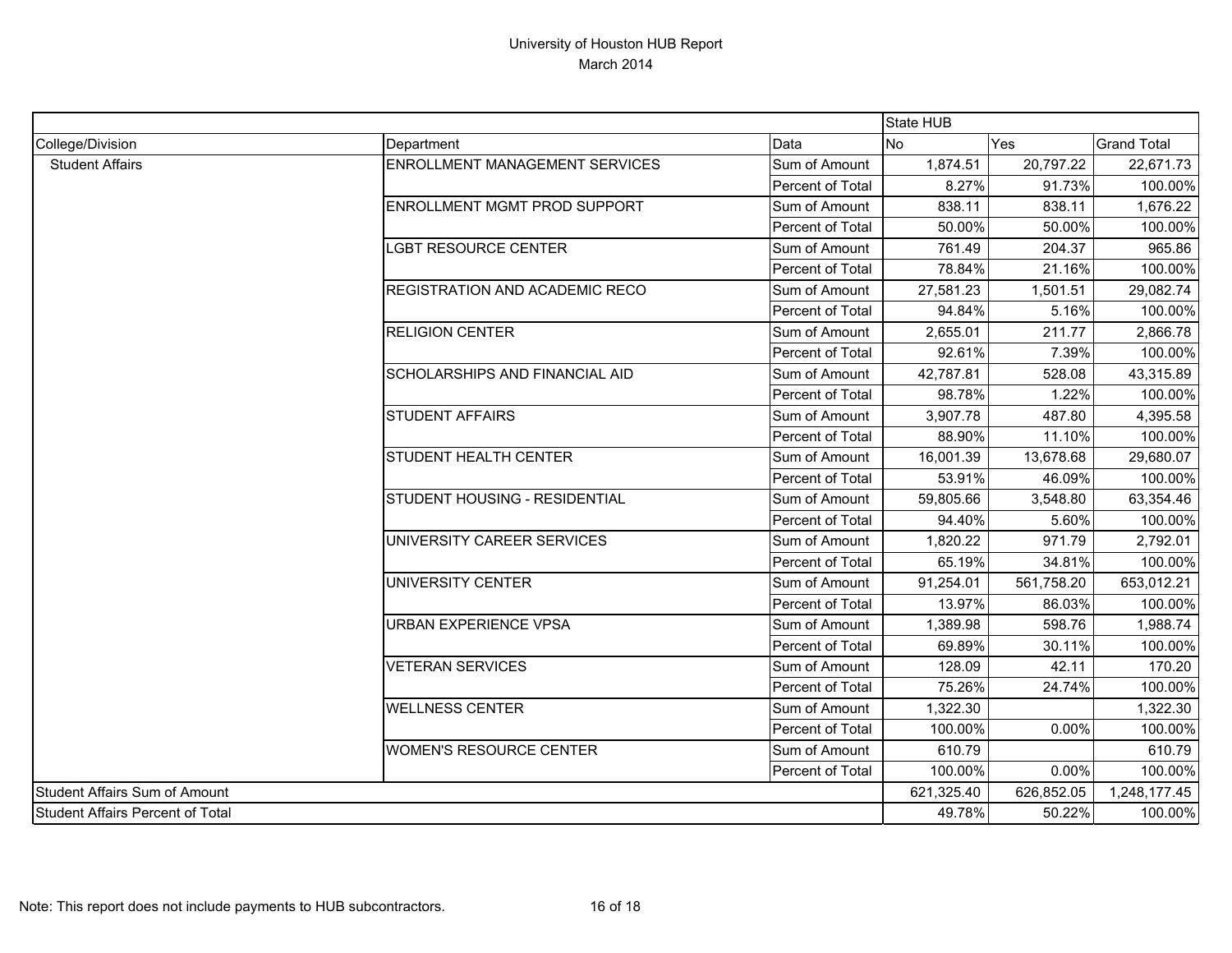|                                    |                                         |                  | <b>State HUB</b> |            |                    |
|------------------------------------|-----------------------------------------|------------------|------------------|------------|--------------------|
| College/Division                   | Department                              | Data             | <b>No</b>        | Yes        | <b>Grand Total</b> |
| Technology                         | CENTER FOR FUTURE OF HEALTH             | Sum of Amount    | 400.00           |            | 400.00             |
|                                    |                                         | Percent of Total | 100.00%          | 0.00%      | 100.00%            |
|                                    | CENTER FOR TECHNOLOGY LITERACY          | Sum of Amount    | 85,663.60        | 1,466.76   | 87,130.36          |
|                                    |                                         | Percent of Total | 98.32%           | 1.68%      | 100.00%            |
|                                    | <b>CONSTRUCTION MANAGEMENT</b>          | Sum of Amount    | 96.99            | 96.99      | 193.98             |
|                                    |                                         | Percent of Total | 50.00%           | 50.00%     | 100.00%            |
|                                    | DEAN, TECHNOLOGY                        | Sum of Amount    | 115,897.19       | 3,294.89   | 119,192.08         |
|                                    |                                         | Percent of Total | 97.24%           | 2.76%      | 100.00%            |
|                                    | <b>ENGINEERING TECHNOLOGY</b>           | Sum of Amount    | 23,389.60        | 2,456.71   | 25,846.31          |
|                                    |                                         | Percent of Total | 90.49%           | 9.51%      | 100.00%            |
|                                    | HUMAN DEVELOP AND CONSUMER SCI          | Sum of Amount    | 4,913.55         | 1,991.78   | 6,905.33           |
|                                    |                                         | Percent of Total | 71.16%           | 28.84%     | 100.00%            |
|                                    | <b>INFORMATION &amp; LOGISTICS TECH</b> | Sum of Amount    | 6,592.22         | 296.19     | 6,888.41           |
|                                    |                                         | Percent of Total | 95.70%           | 4.30%      | 100.00%            |
|                                    | TX MANUFACTURING ASSISTANCE CTR (TMAC)  | Sum of Amount    | 297.67           |            | 297.67             |
|                                    |                                         | Percent of Total | 100.00%          | 0.00%      | 100.00%            |
| Technology Sum of Amount           |                                         | 237,250.82       | 9,603.32         | 246,854.14 |                    |
| <b>Technology Percent of Total</b> |                                         |                  | 96.11%           | 3.89%      | 100.00%            |
| <b>University Advancement</b>      | ADVANCEMENT EVENTS                      | Sum of Amount    | 2,856.92         | 478.56     | 3,335.48           |
|                                    |                                         | Percent of Total | 85.65%           | 14.35%     | 100.00%            |
|                                    | ADVANCEMENT INFORMATION SVCS            | Sum of Amount    | 10.48            |            | 10.48              |
|                                    |                                         | Percent of Total | 100.00%          | 0.00%      | 100.00%            |
|                                    | <b>ANNUAL GIVING</b>                    | Sum of Amount    | 16,145.22        | 1,698.03   | 17,843.25          |
|                                    |                                         | Percent of Total | 90.48%           | 9.52%      | 100.00%            |
|                                    | <b>DEVELOPMENT</b>                      | Sum of Amount    | 10,065.98        | 2,135.39   | 12,201.37          |
|                                    |                                         | Percent of Total | 82.50%           | 17.50%     | 100.00%            |
|                                    | <b>DONOR &amp; ALUMNI RECORDS</b>       | Sum of Amount    | 3,368.16         |            | 3,368.16           |
|                                    |                                         | Percent of Total | 100.00%          | 0.00%      | 100.00%            |
|                                    | MARKETING-ADVANCEMENT                   | Sum of Amount    | 48,514.26        | 9,397.66   | 57,911.92          |
|                                    |                                         | Percent of Total | 83.77%           | 16.23%     | 100.00%            |
|                                    | PLANNED GIVING                          | Sum of Amount    | 731.18           | 453.72     | 1,184.90           |
|                                    |                                         | Percent of Total | 61.71%           | 38.29%     | 100.00%            |